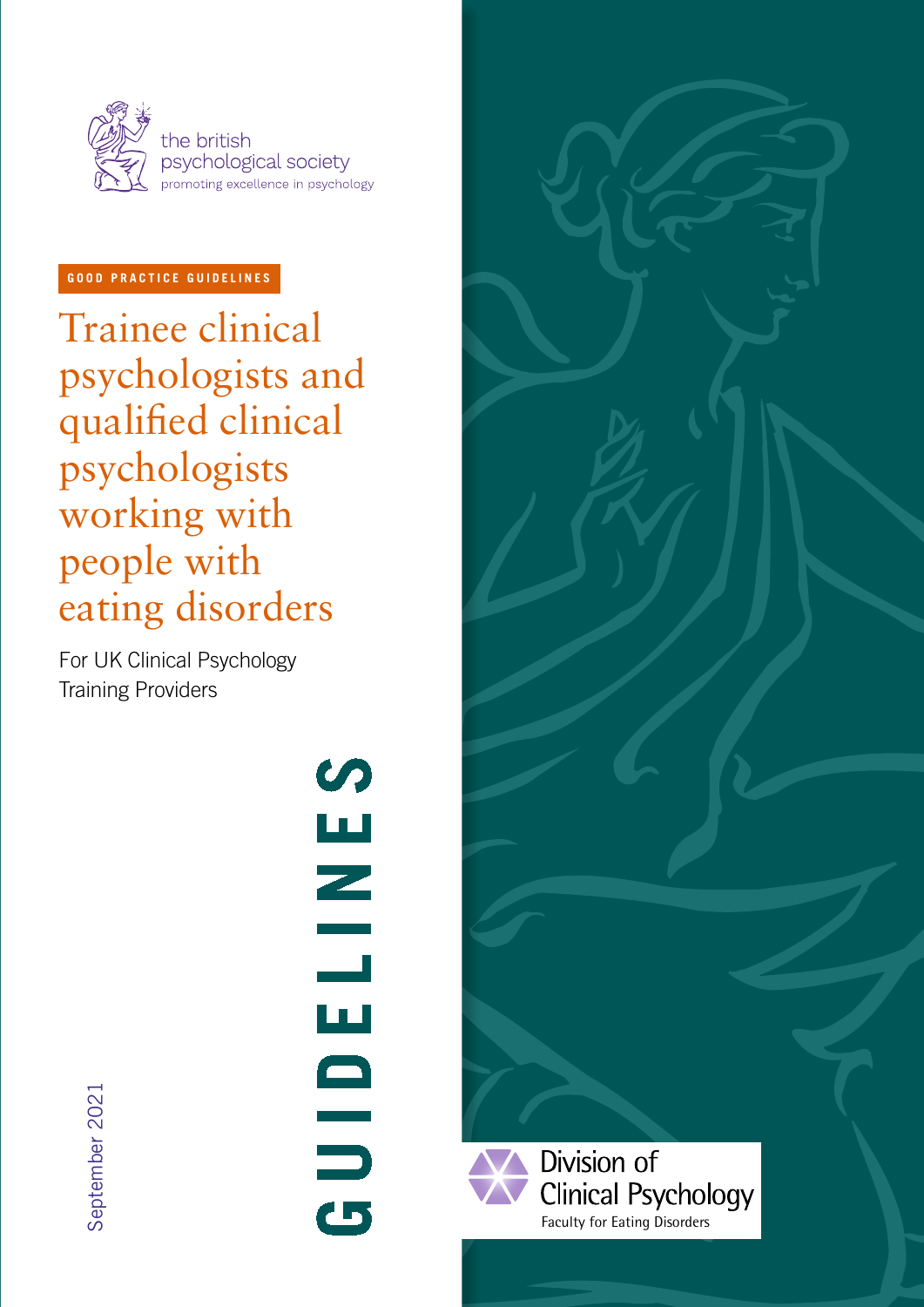# **CONTENTS**

| <b>Purpose and status of this document</b>                                                                       | 5  |
|------------------------------------------------------------------------------------------------------------------|----|
| <b>Recommendations</b>                                                                                           | 5  |
| <b>Introduction</b>                                                                                              | 6  |
| Clinical context                                                                                                 | 6  |
| Values and myths                                                                                                 | 6  |
| National drivers                                                                                                 | 7  |
| 1. Core competency requirements for training in clinical psychology                                              | 8  |
| 2. Eating disorder placement specific core competency requirements for clinical psychology training              | 8  |
| 2.1 Meta-competencies                                                                                            | 9  |
| 2.2 Psychological and physical assessment                                                                        | 10 |
| 2.3 Psychological formulation                                                                                    | 13 |
| 2.4 Psychological intervention                                                                                   | 14 |
| 2.5 Working with families and carers and partnership organisations                                               | 17 |
| 2.6 Evaluation and research                                                                                      | 18 |
| 2.7 Collaborative care                                                                                           | 18 |
| 2.8 Personal and professional skills and values                                                                  | 19 |
| 2.9 Communication, teaching, organisational and systemic influence, and leadership                               | 19 |
| 3. Contracting of eating disorder placements and supervision requirements                                        | 20 |
| 4. Eating disorder training requirements for clinical psychology training programmes<br>(academic teaching)      | 21 |
| 5. Generic placements and supervision                                                                            | 22 |
| 6. Competency requirements for qualified clinical psychologists specialising in the field<br>of eating disorders | 22 |
| <b>Authors</b>                                                                                                   | 25 |
| <b>Acknowledgements</b>                                                                                          | 26 |
| <b>References</b>                                                                                                | 27 |

© 2021 The British Psychological Society ISBN: 978-1-85433-802-0

All rights reserved. No part of this publication may be reproduced or transmitted in any form or by any means, electronic or mechanical, including photocopy, recording or any information storage retrieval system, without permission in writing from the publisher.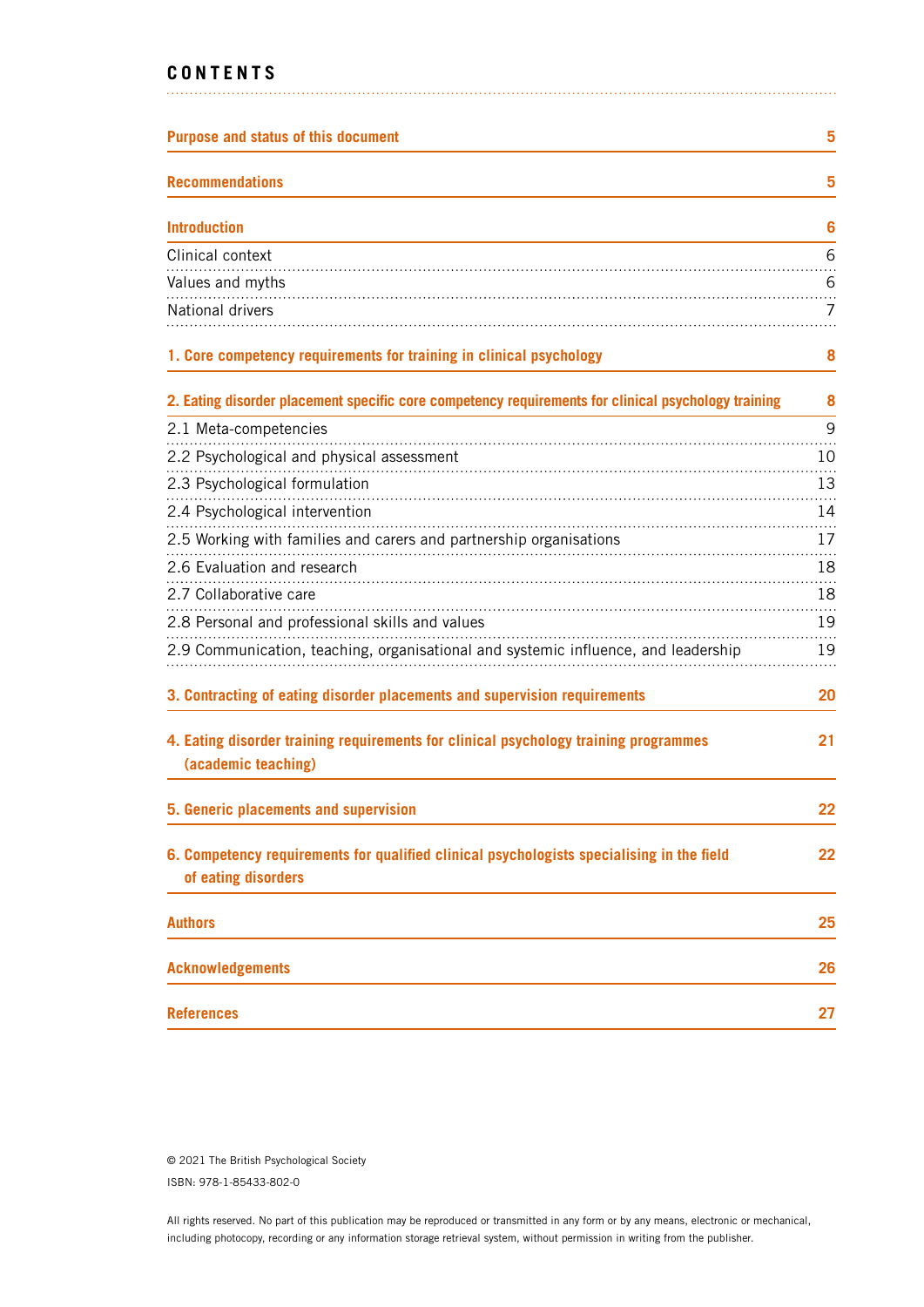'Eating disorders is an awesome specialism to work in as a clinical psychologist and extremely rewarding. I would urge every trainee to consider it, even if they have not done so before. It draws on all aspects of you as a person and a professional. You are privileged to stand alongside individuals and families as they work through some of the hardest challenges they will face. It is so diverse as a specialism. You need always to think about the bio, psycho and social. You also will be from the outset so much more than a therapist, working indirectly and as a team, developing services and the knowledge base. There will also be tremendous variety in the severity and nature of the problems you work with – eating disorder defines the population but is not the sole focus of your work.'

**Dr Nick Hawkes, Consultant Clinical Psychologist**

'[My clinical psychologist] came into my life when I was at a very low ebb. He listened to me, he was never critical, shocked or judgmental. Over the weeks he has taught me the tools to help deal with my difficulties, shown me that my problems weren't with food but with my emotions plus much more. He persevered constantly when I tried to prove to him what a worthless person I was. The difference he has made to my life is nothing short of exemplary. Close family and friends have even seen the difference in me. I am feeling stronger, more confident and able to view food as fuel and not as my enemy.' **Linda**

'There is no doubt that the enormous amount of trust that has built up with my psychologist is finally enabling me to challenge the issues underpinning my anorexia.' **Alan Clarke**

'Eating disorders has been my main area of professional interest since prior to undertaking my clinical training, and this has often been met by shock or disbelief from other professionals. I think this reaction may stem from the myths which surround eating disorders, most notably the idea that recovery is unlikely. This is far removed from my clinical experience. Whilst the work is challenging and often emotive, the rewards are immense. Supporting individuals and their families to achieve valued goals and improve their psychological wellbeing (often making changes that they themselves thought were not possible) is a powerful and truly rewarding experience, and a true testament to the strength, resilience and dedication, which in my experience encapsulates this client group.'

**Amy Gulliver-Terry, Trainee Clinical Psychologist**

'Though it's been several years since I was in treatment, I am still grateful every day for the psychological help I received for my psychological illness. I owe my life to my clinical psychologist, and without her intervention, you would not be reading these words.' **Caroline Crandell**

'My placement in a specialist eating disorders (ED) team has provided a real range of different experiences, and insight into those aspects of work as a psychologist that are unique to this particular client group. For anyone considering undertaking such a placement, I'd highly recommend it. Personally, I've really valued being part of a highly skilled and experienced MDT [multidicsiplinary team], and have learnt a great deal from working jointly with colleagues from other professions. Whilst other placements have offered opportunities for joint working, in the ED team this is standard practice and fosters such a good environment for learning. I've also found the dynamic between physical and mental health a key area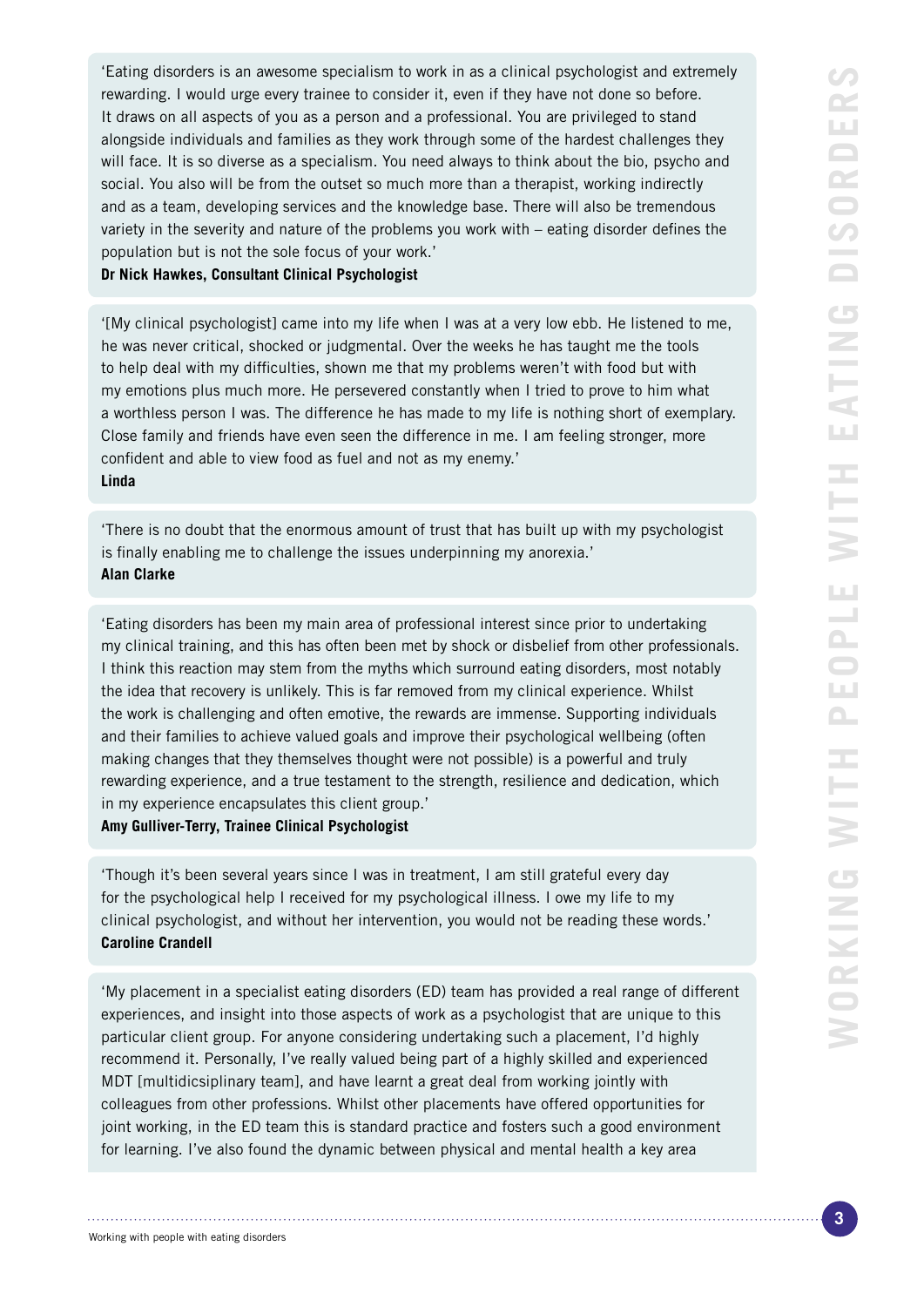of learning, in particular in relation to assessing risk and planning interventions. Finally, for anyone with an interest in working with the system around a young person, this is central to the work of a children and young people's mental health service ED team, and there are plenty of opportunities to observe, join and consider systemic ways of working.' **Hannah Little, Trainee Clinical Psychologist**

'When I first started seeing my psychologist I felt like a shell of a person, with nothing to live for. Through our work, I've learned how to listen to the parts of me I've ignored, and how to really take care of myself. It's not been easy but it's been worth it. I feel like my world has turned from greyscale to colour.'

#### **Ellen**

'This is a field I feel very privileged to work within as a clinical psychologist. The work involves opportunities to work on a variety of levels (individual therapy, family based interventions, group work, across organisations/systems and in a consultancy capacity) and with a variety of presentations. Recovery from an eating disorder is very challenging; in my role I meet brave individuals every day and when our work together facilitates them to take steps towards treating themselves with the respect they deserve, the satisfaction is immeasurable.' **Dr Amy Wicksteed, Lead Clinical Psychologist**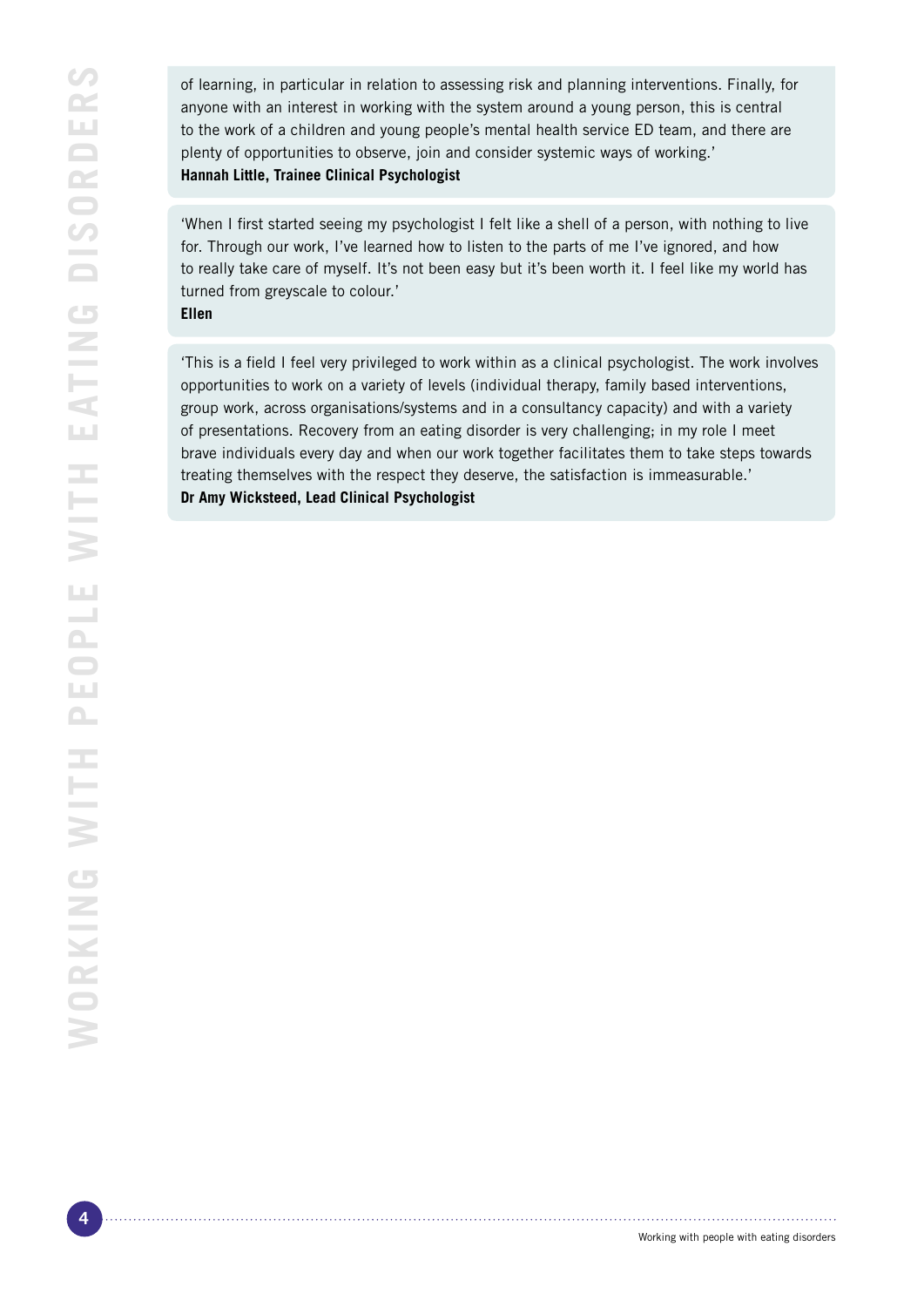<span id="page-4-0"></span>This paper has been prepared on behalf of and through consultation with the British Psychological Society Faculty for Eating Disorders (FED). It has been co-produced by a working group inclusive of experts by experience and relevant partnership organisations including Beat, and Diabetics with Eating Disorders (DWED). An expert by experience focus group subsequently kindly provided further consultation and feedback on a working draft of the paper prior to its finalisation. This central involvement of people with lived experience of eating disorders in developing this paper was crucial in enabling us to meet our core aim. This core aim was to ensure that all trainees and qualified clinical psychologists have clear guidance for providing treatment for eating disorders that is person-centred, as well as evidence based. In line with this, our purpose is to enable clinical psychology, in conjunction with our mult-disciplinary colleagues, to deliver the best possible treatment outcomes and quality of life improvements for people with eating disorders.

The current paper builds on the previous FED paper Good Practice Guidelines for UK Clinical Psychology Training Providers for the Training and Consolidation of Clinical Practice in Relation to People with Eating Disorders (2008). The current revision also retains the key purpose of the 2008 paper in providing guidance to training providers and members of the profession in ensuring trainee clinical psychologists, upon qualifying, are equipped to work effectively within the field of eating disorders. The current paper additionally aims to provide post qualification competencies for clinical psychologists

**RECOMMENDATIONS**

It is recommended that this paper is circulated to BPS approved clinical psychology doctoral training programmes in the UK. Additionally, that circulation

choosing to specialise in eating disorders; this is, with a view to guiding such qualified clinical psychologists in their continuing professional development. Concomitantly, the paper provides relevant guidance for Health Education England to assist with current workforce planning initiatives.

The Faculty highlights that in line with the current standards for the accreditation of doctoral programmes in clinical psychology (British Psychological Society; BPS, 2015), it is the responsibility of individual training courses and placement supervisors to refer to and uphold the good practice outlined in this paper.

Important recommendation is also made that this paper is read in conjunction with the overarching standards for clinical psychology training. These standards are comprehensively outlined in the BPS paper Standards for the accreditation of Doctoral programmes in clinical psychology (BPS, 2019). The current paper does not provide the detail of all the core competencies required for clinical psychology training. Rather, this paper focuses on the application of the direct clinical competencies, as these are required for work in the field of eating disorders.

The Division of Clinical Psychology Professional Standards Unit (PSU), the Committee on Training in Clinical Psychology (CTCP, and the Group of Trainers in Clinical Psychology (GTiCP) were consulted in the development and publication of this document.

Minor additions to the paper have further been made due to treatment developments and accelerations in response to the Covid-19 pandemic.

is extended to those qualified clinical psychologists currently practising in the field of eating disorders.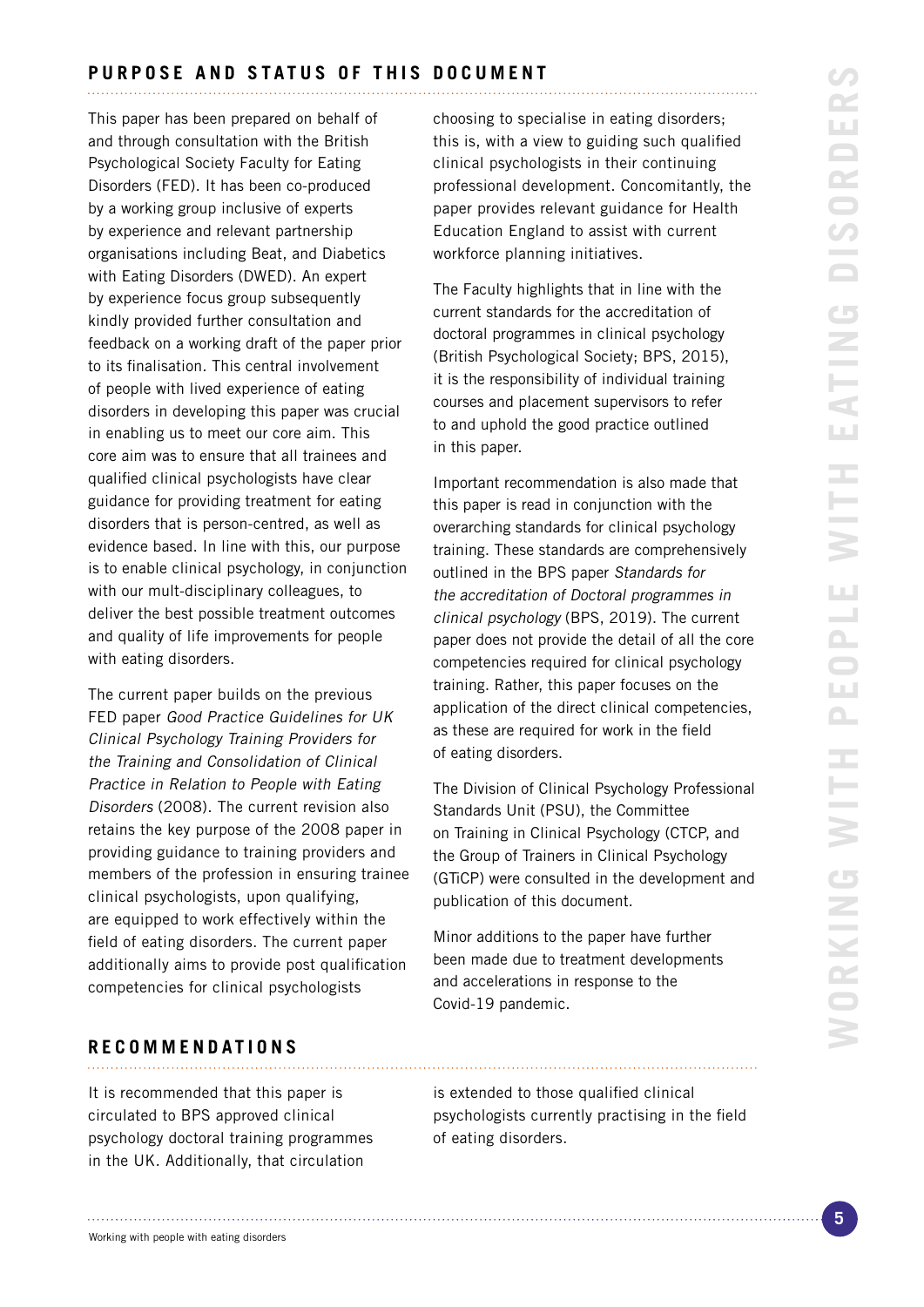# <span id="page-5-0"></span>**INTRODUCTION**

#### **CLINICAL CONTEXT**

It is widely recognised that eating disorders have high levels of morbidity and mortality relative to other psychiatric disorders (e.g. Arcelus et al., 2011; Steinhausen, 2002). Eating disorders are additionally associated with poor quality of life (De La Rie et al., 2007; Pohjolainen et al., 2010), carry considerable economic and social costs (Price Waterhouse Coopers, 2015, and are associated with negative as well as positive experiences of care giving (Dimitropoulos et al., 2008; Graap et al., 2008). It is further established that where there is the provision of specialist services for adults, young people and children with these difficulties, prognosis is improved and mortality rates are reduced (e.g. Dare et al., 2001; Lindblad et al., 2006). It is also pertinent that the revised National Institute for Health and Care Excellence (NICE)

#### **VALUES AND MYTHS**

As a specialist field of clinical psychology, eating disorders is believed to be attractive, especially to people with direct or indirect personal experience of eating problems or pre-training experience. It may not feature on the radars of all clinical psychologists or trainees, and sometimes it can be difficult to recruit to the specialism (Parliamentary and Health Service Ombudsman; PHSO, 2017). This is with resulting serious shortage of training in eating disorders among psychologists in certain areas, such as Northern Ireland.

Before training, the nature of work in the field of eating disorders may be subject to negative myths. Objectives of training can be operationalised as knowledge, skills and attitudes (KSA). Whilst for the most part this document will be concerned with knowledge and skills, we recommend that doctoral training courses also make it a mission to develop an attitude of enthusiasm among trainees for the specialism. This enthusiasm can be cultivated by increasing awareness of eating disorders, and confidence in the potential to support both meaningful recovery and quality of life improvements. This would be to the benefit

guidelines (NICE, 2017) point to the use of evidence-based interventions provided by competent health professionals to optimise treatment efficacy. The new guidance for commissioners and providers of adult eating disorder services (NHS England, 2019) goes further in stipulating a specific role for psychologists in undertaking assessments, formulations and delivering evidence based psychological interventions for eating disorders and co-existing problems. In these respects, there remains a clear and significant role for clinical psychologists in working with people with eating disorders. There is also a clear requirement for a good practice approach to training and to continuing professional development for psychologists, to ensure effective clinical governance within the specialism.

of people suffering from eating disorders, as well as to the benefit of trainees and clinical psychologists who might otherwise miss out on the valuable opportunities the field affords. Unpublished qualitative data suggest that targeted training can shift perceptions of eating disorders and their treatment from 'mysterious', 'difficult' and 'stressful' to 'interesting' and 'doable'. This is with the potential to make a difference, and with corresponding measurable increases in the motivational dimensions of 'readiness', 'willingness' and 'ability' to work with people with eating problems.

Relatedly, NHS Education for Scotland, Health Education and Improvement Wales and Health Education England can support recruitment and retention of staff in the specialism with opportunities to progress. This progression should be supported by training, right up to the role of clinical team lead. This is, as is envisaged by the access and waiting times recommendations for staffing structures for specialist eating disorder services (NHS England, 2015), and the Parliamentary Ombudsman recommendations (PHSO, 2017).

Working with people with eating disorders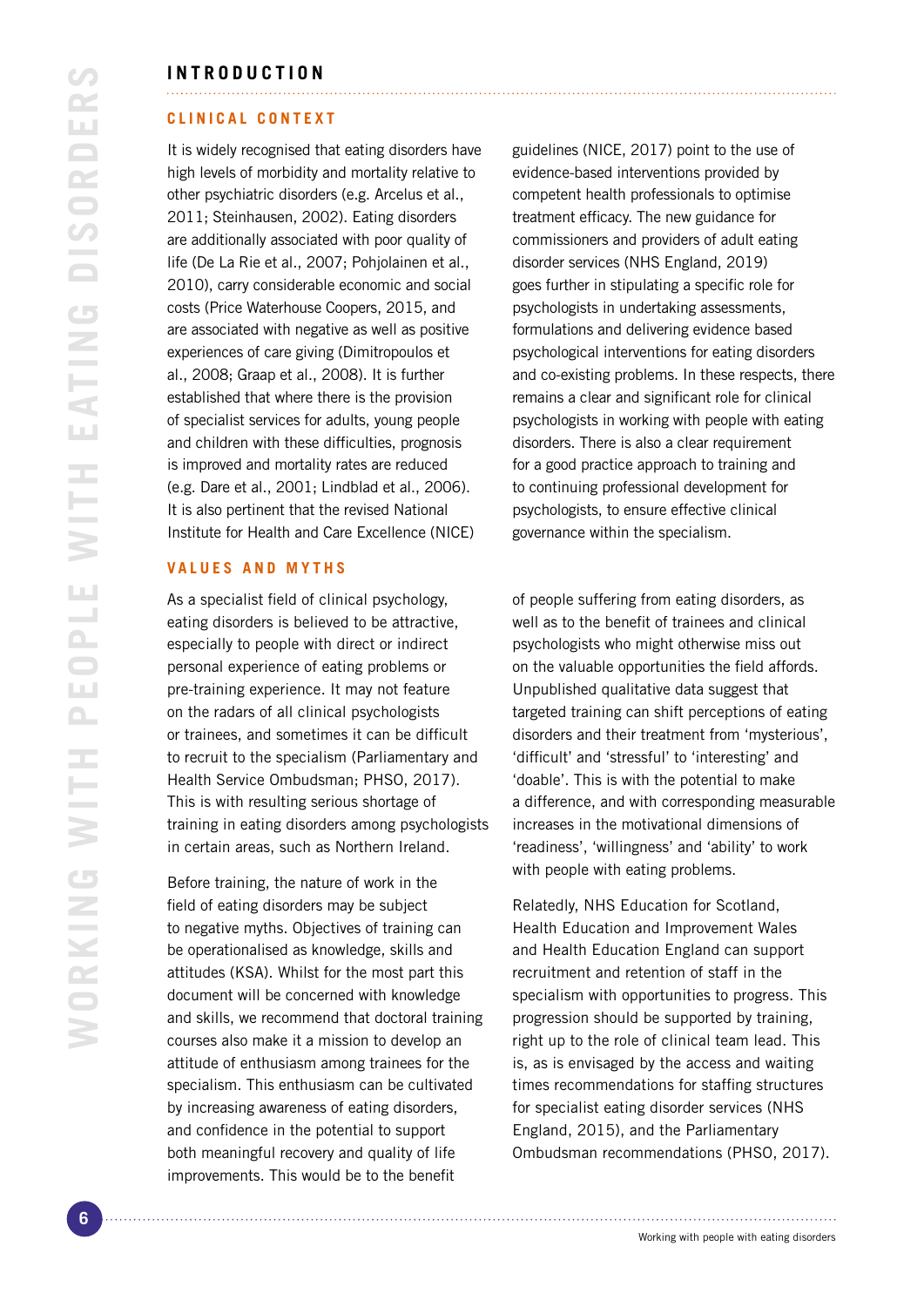#### <span id="page-6-0"></span>**NATIONAL DRIVERS**

At present there are several national drivers promoting good quality of services in the field of eating disorders. These drivers either directly point to the need for competency based professional development, or provide inference of this requirement through the emphasis that is placed on evidence based interventions and the need for appropriately skilled multidisciplinary teams. These drivers include Health Education England, Quality Network for Eating Disorders (QED, 2017, 2019), the Clinical Reference Group for Specialised Mental Health, the recently revised NICE guidance Eating Disorders: Recognition and treatment (NICE, 2017), the Access and Waiting Time Standard for Children and Young People with an Eating Disorder: Commissioning guide (NHS England, 2015), the NHS Long Term Plan (NHS England, 2019) and The Mental Health Strategy 2017–2027 (The Scottish Government, 2017). Additionally, the NHS Mental Health Implementation Plan 2019/20–2023/24 (NHS England, 2019) identifies specifically the need to focus severe mental illness (SMI) investment on improving community care for adults with eating disorders; this will require high quality training contributing to recruitment and retention.

The PHSO report Ignoring the Alarms: How NHS eating disorder services are failing patients (PHSO, 2017) has also poignantly highlighted the importance of adult eating disorder services achieving parity with those services provided for children and young people. The Parliamentary Ombudsman called for a review of existing adult eating disorder services, and asked NHS England and the Department of Health to consider producing relevant benchmarking guidance for service provision. Moreover, the PACAC report Ignoring the Alarms Follow-up: Too many avoidable deaths from eating disorders (PACAC, 2019) found a serious lack of training for doctors about eating disorders, and more generally emphasised the need for more specialist education and training to increase the provision of specialists who can work in the eating disorders field. NHS England with NICE and the National Collaborating Centre for Mental

Health has been responsive in preparing the afore mentioned new guidance for commissioners and providers of adult eating disorder services (NHS England, 2019). This guidance is fundamental and is paving the way for the improved provision and standardisation of treatment nationally. For example, with the introduction of HEE sponsored Eating Disorders Services for Adults (EDSA) Whole Team Training. The current document aims to support improvements in the quality and consistency of baseline eating disorders training for practitioner psychologists.

The direct initiative for the current revision of the Faculty's good practice guidance arose when Health Education England specifically tasked a workforce working group to 'ensure the competency, developmental needs and capability of the workforce to deliver the quality of service as set out in the national service specifications and policy for each specialised mental health service' (NHS England, 2014). In contributing to this working group the then Clinical Reference Group for Specialist Eating Disorders tasked all relevant health professions within the field of eating disorders with producing profession specific core competencies for the training and consolidation of clinical practice. The Clinical Reference Group further advocated that in developing these clinical competencies these should be in line with its Charter for service provision which specifies:

'All care should be delivered through patient and family-centred, integrated care pathways that bridge transitions, are evidence-based, support early intervention, cover all treatment settings and are delivered by (skilled) multidisciplinary teams. The care pathways should also adhere to recognised quality standards in the field of eating disorders (2014).'

In developing the clinical psychology specific core competencies, the FED has sought to come in line with other BPS Division of Clinical Psychology (DCP) publications in marketing our recommendations as good practice guidelines.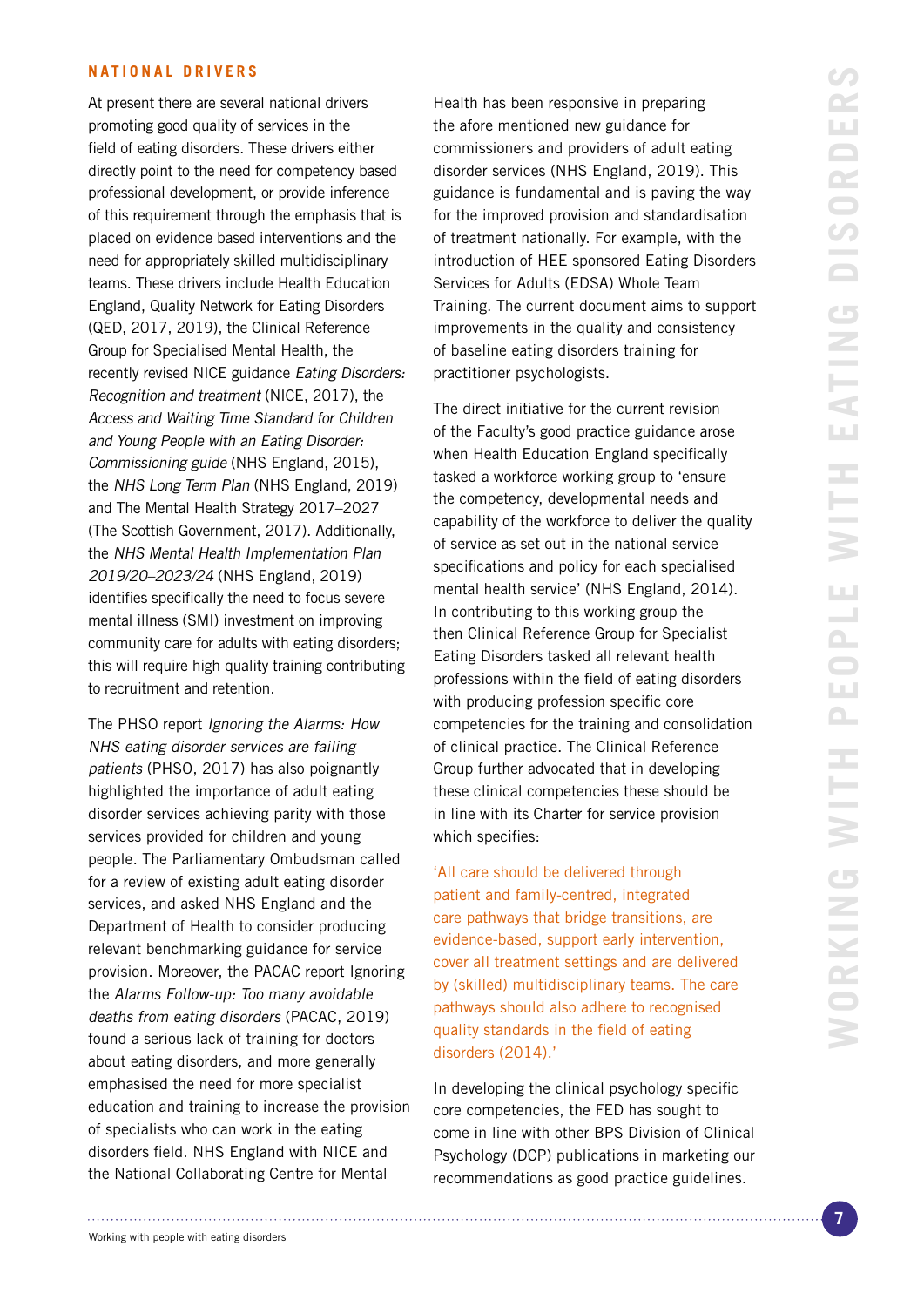<span id="page-7-0"></span>This also serves to clarify the lineage with the Faculty's previous paper Good Practice Guidelines for UK Clinical Psychology Training Providers for the Training and Consolidation of Clinical Practice in Relation to People with

Eating Disorders (2008), and the requirement to read the current revision in conjunction with the DCP paper *Standards for the accreditation of Doctoral programmes in clinical psychology* (2019) .

# **1. C O R E C O M P E T E N C Y R E Q U I R E M E N T S F O R T R A I N I N G IN CLINICAL PSYCHOLOGY**

Accredited doctoral training programmes in clinical psychology provide quality assurances for competency based training to the point of qualification. This is with these quality assurances achieved through adherence to the criteria for accreditation as specified in Standards for the accreditation of Doctoral programmes in clinical psychology (BPS, 2019). Doctoral training programmes also require the approval of the Health and Care Professions Council (HCPC) to ensure the programmes meet the HCPC's Standard of Education and Training (SETs 4 and 6). Graduates from those programmes which meet the required HCPC standards, upon qualifying, are deemed to meet the minimum requirements to register with the HCPC and practice as applied psychologists; this is a legal requirement for anyone planning to

practise using a title protected by the Health Professions Order (2001) and is inclusive of using the title clinical psychologist.

Standards for the accreditation of Doctoral programmes in clinical psychology additionally specify that: 'Programmes should refer to the standards and guidelines which are identified and revised from time to time by the Division of Clinical Psychology's Faculties for guidance in relation to the knowledge and skills required for work with specific populations and groups' (BPS, 2019).

In line with this recommendation the FED advises that training programmes work in conjunction with local special interest groups and supervisors using this updated guidance to meet the specific knowledge and skills requirements for working in the field of eating disorders.

# **2. EATING DISORDER PLACEMENT SPECIFIC CORE COMPETENCY REQUIREMENTS FOR CLINICAL PSYCHOLOGY TRAINING**

The FED core competency framework outlines the eating disorder specific clinical requirements for trainees undertaking a placement in eating disorders. As afore mentioned though, the Faculty framework is to be viewed in conjunction with the overarching standards for clinical psychology training as are comprehensively outlined in the BPS paper Standards for the accreditation of Doctoral programmes in clinical psychology (BPS, 2019). The 2019 paper provides nine core competencies (generalisable meta-competencies, psychological assessment, psychological formulation, psychological intervention, evaluation, research, personal and professional skills and values, communication and teaching, organisational and systemic influence and leadership) that are required to meet clinical

psychology doctoral training standards. The FED core competency framework closely aligns with the nine core competencies outlined in the 2019 BPS paper, but additionally further separates out competencies in working with families, carers and partnership organisations, and the emphasis that is given within the field to collaborative care. The also FED stipulates for those trainees wishing to specialise in eating disorders post-qualification it is advisable that they undertake a specialist eating disorders placement during training. This recommendation is with a view to meeting the direct clinical core competencies as they apply to eating disorders as specified in this paper. This is while also ensuring trainees fully fulfil all nine generalisable competencies as they are specified in the 2019 BPS paper.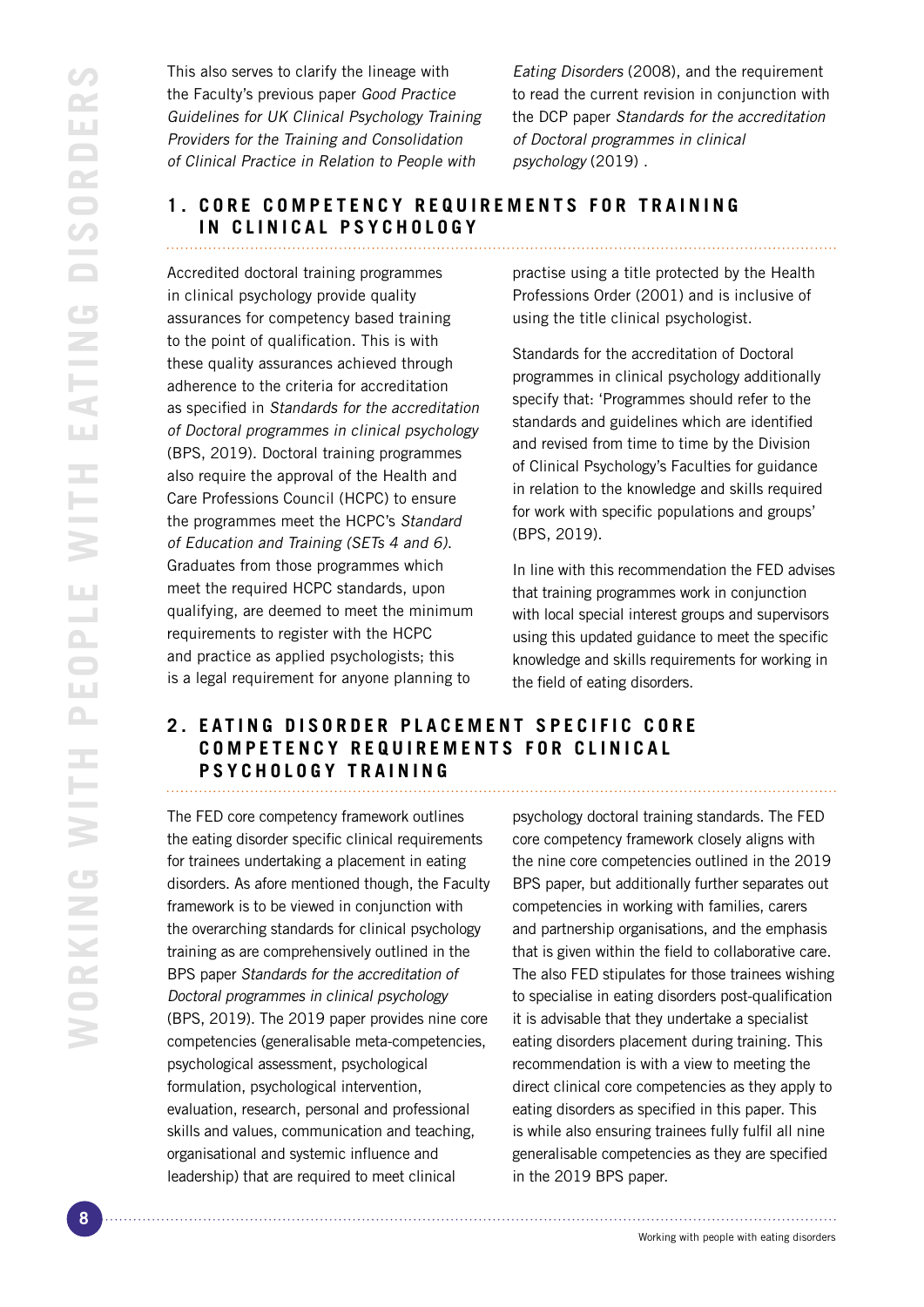<span id="page-8-0"></span>The eating disorder specific clinical core competency requirements detailed below are to be considered 'essential' unless they are specifically marked as 'desirable'. There is also an expectation for parity in training across all

# **2.1 META-COMPETENCIES**

- 1. Drawing on psychological knowledge of the impact of starvation and other disordered eating behaviours on cognitive, emotional, physical and behavioural functioning to facilitate motivation to change in individuals with eating disorders. Also, drawing on such knowledge to facilitate improved carer and family understanding and support.
- 2. Drawing on psychological knowledge of the effects of illness duration, neuro-progression, missed developmental opportunities and loss of social capital to promote early intervention, the targeting of intervention to stage of illness (e.g. FREED Service Delivery Model) and to facilitate improved commitment to treatment where applicable.
- 3. Drawing on understanding of the interface between the physical and psychological effects of an eating disorder to facilitate early behavioural change for the purposes of improving cognitive flexibility and emotional resilience to promote recovery. This includes a requirement for basic nutritional knowledge in relation to the needs of people with eating disorders.
- 4. Working with ambivalence about change and with complex motivational considerations.
- 5. Deciding using current evidence and knowledge, and with awareness of gaps in the eating disorders knowledge base, how to formulate and intervene psychologically, from a range of possible models and modes of intervention with clients, carers and service systems. Ability to work effectively whilst holding in mind alternative, competing explanations, and critiques of the application of quality criteria and standards of evidence within guidelines, such as those provided by NICE.

the eating disorder settings (outpatient, day care and inpatients), where this is available, and between the training opportunities provided by adult and children and young people's eating disorder services.

- 6. Being familiar with theoretical frameworks, the evidence base and practice guidelines for the treatment of eating disorders. Practice guidelines include Eating Disorders: Recognition and treatment (NICE, 2017), Adult Eating Disorders: Community, inpatient and intensive day patient care. Guidance for Commissioners and Providers (NHS England, 2019), MARSIPAN: Management of Really Sick Patients with Anorexia Nervosa (2nd edn) (Royal College of Psychiatrists, 2014), Junior MARSIPAN: Management of Really Sick Patients Under 18 with Anorexia Nervosa (Royal College of Psychiatrists, 2012), Severe and Enduring Eating Disorder (SEED): Management of complex presentations of anorexia and bulimia nervosa (Robinson, 2009), A Guide to the Medical Risk Assessment for Eating Disorders (Treasure, 2009), Access and Waiting Time Standard for Children and Young People with an Eating Disorder (NHS England, 2015), relevant sections of the Diagnostic and Statistical Manual of Mental Disorders (5th edn) (American Psychiatric Association, 2013), International Statistical Classification of Diseases and Related Health Problems (11th rev.; World Health Organization, 2018), the NHS Long Term Plan (NHS, 2019) and local transitions protocols.
- 7. Drawing on psychological knowledge of the effects of transitions (including life stage – e.g. going to university and service transitions) to facilitate treatment engagement and timely intervention.
- 8. Developing an understanding of the overlapping and different roles of disciplines working in the field of eating disorders including psychiatry, nursing, dietetics and occupational therapy.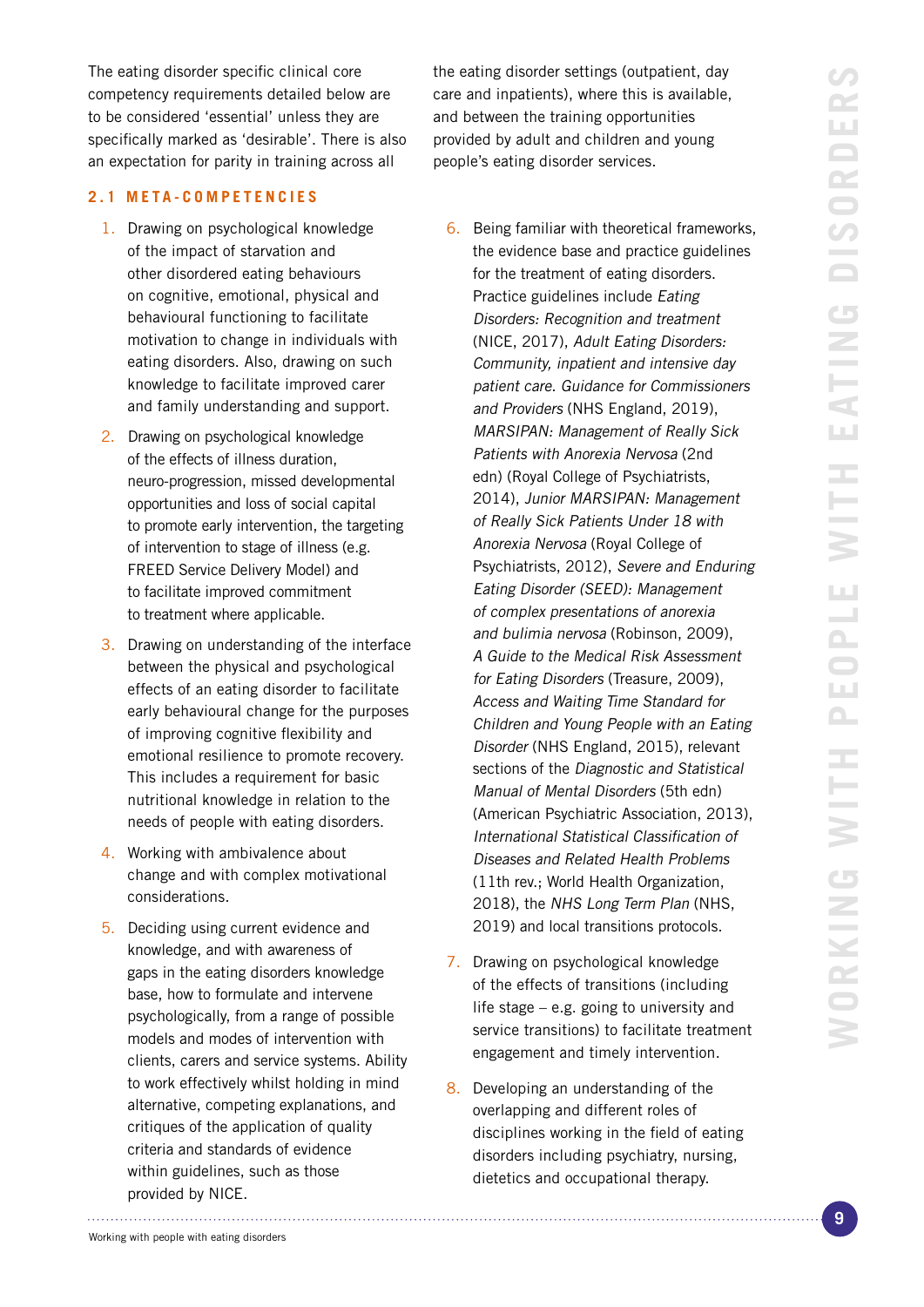#### <span id="page-9-0"></span>**2.2 PSYCHOLOGICAL AND PHYSICAL ASSESSMENT**

- 1. Developing specialist skills in the psychological assessment of presentations that would be given a diagnosis of anorexia nervosa, bulimia nervosa, binge eating disorder, avoidant/ restrictive food intake disorder (ARFID), other specified feeding or eating disorder (OSFED), and unspecified feeding or eating disorder (UFED) (American Psychiatric Association, 2013). This includes a requirement for knowledge of the range of non-compensatory and compensatory behaviours used for weight control purposes across the spectrum of eating disorders.
- 2. Transferring and adapting the specialist skills developed to undertake the psychological assessment of eating disorders via telehealth. This has been required in response to the Covid-19 pandemic, and is important to ensure improved parity for people in accessing eating disorders assessment and treatment moving forwards.
- 3. Developing awareness of and basic skills for assessing the physical consequences and risks associated with eating disorders. Also, awareness of additional risk factors associated with pregnancy in eating disorders and relevant physical co-morbidities, especially diabetes. This includes developing understanding of the specific risk considerations associated with Type 1 diabetes, awareness of the medication and differing dietary requirements, and the importance of liaising with local diabetes services as part of the assessment processes.
- 4. Developing awareness of the gender difference in BMI equivalence, and using this to inform both risk assessment and subsequent treatment planning.
- 5. Developing awareness that there can also be within gender differences in BMI due to differences in body composition (e.g. female athletes).

- 6. Developing knowledge of and effective use of local service medical risk management procedures, including appropriate liaison with medical staff when required.
- 7. Developing knowledge and skills in psychological risk management both generic, and in relation to how this relates to the morbidity and mortality rates associated with eating disorders, especially anorexia nervosa.
- 8. Developing skills in the assessment of suicide risk given the mortality rates associated with, in particular, anorexia nervosa.
- 9. Developing skills in the psychological assessment of frequently co-existing mental health difficulties, including depression, social anxiety, obsessive compulsive disorder, body dysmorphic disorder, post-traumatic stress disorder, somatic symptom disorder, low self-esteem and dissociative processes including, as desirable, dissociative disorders.
- 10. Developing psychological knowledge in the assessment of the most common co-morbid difficulties meeting criteria for diagnoses of borderline personality disorder, obsessive compulsive personality disorder, avoidant personality disorder and dependent personality disorder. This is less pertinent (but nevertheless still relevant) for working with young people where the conceptualisation would provide a more descriptive summary of relevant personality traits.
- 11. Developing psychological knowledge in the assessment of personality traits that have been found to be highly correlated with eating disorder symptom severity and poorer treatment outcomes including perfectionism, impulsivity and affective instability, compulsivity and avoidance.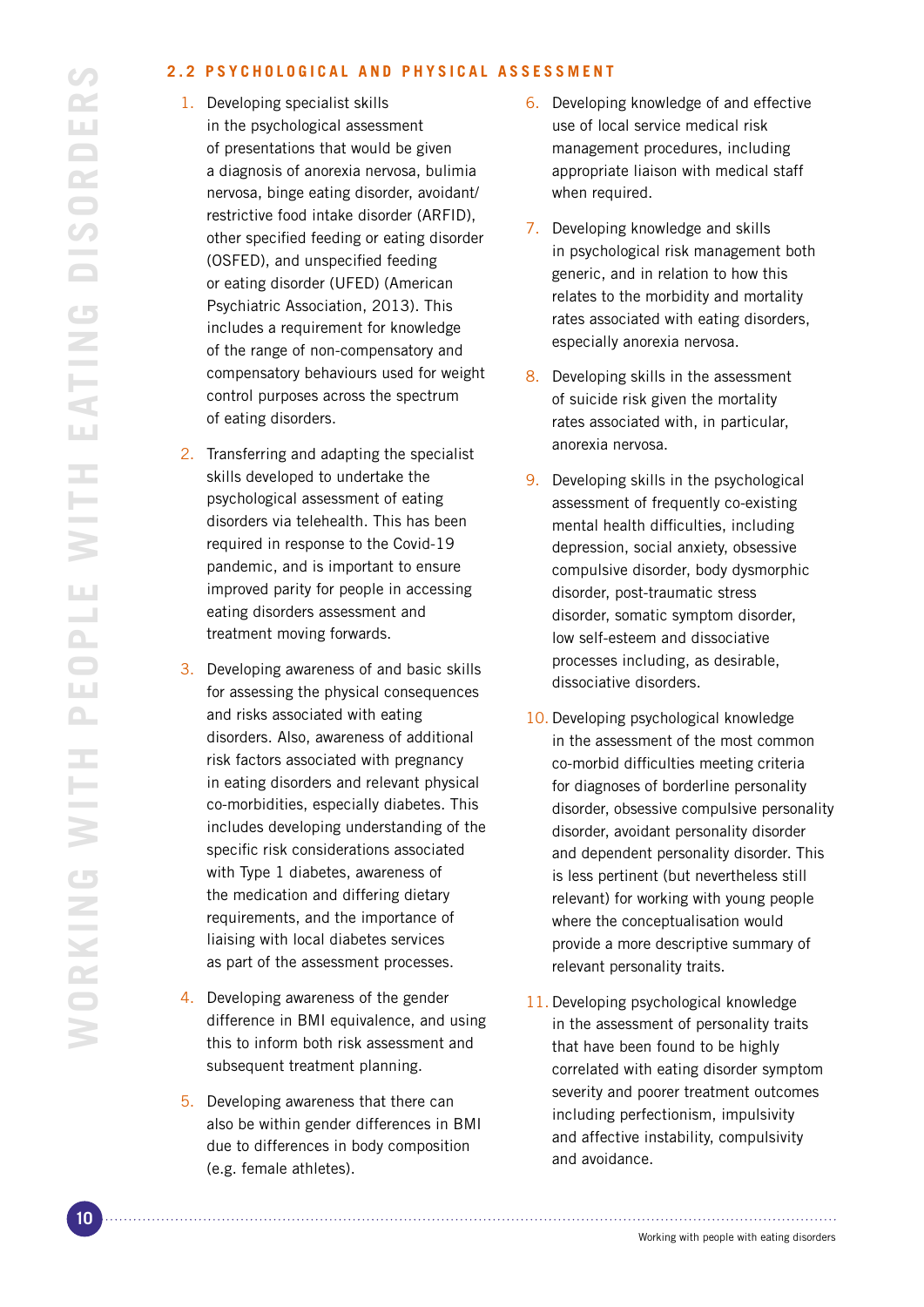- 12.Developing psychological knowledge in the assessment and understanding of relevant pervasive developmental disorders; this is especially as this applies to autistic spectrum disorder (ASD). Here it is important to also recognise the overlap which exists between the features of ASD and those of anorexia nervosa and starvation. This means that the diagnosis of ASD can be particularly difficult in people with anorexia nervosa, and should generally be avoided while someone remains underweight. It is also important to note that ASD is often less obvious in women/girls, and is therefore likely to be missed in those with eating disorders.
- 13.Developing and demonstrating competence in the use of eating disorder specific patient rated outcome measures (PROMs) (e.g. Eating Disorders Examination – Questionnaire (EDE-Q; Fairburn & Beglin, 1994, 2008), Clinical Impairment Assessment (CIA; Bohn & Fairburn, 2008), Eating Disorders Inventory – 3 (EDI-3; Garner, 2004) and the Eating Disorders Quality of Life Scale (EDQLS; Adair et al., 2007).
- 14.Competence in the use of PROMS also requires age appropriate measure selection. For those undertaking training or work in children and young people's eating disorders services, reference should be made to the national consensus guidance on the use of PROMS with young people at www.corc.uk.net/outcome-experiencemeasures. The core eating disorder specific PROM for young people remains the EDE-Q, however alternative administration practices and norms for young people are considered on this site. Generic measures PROMS might also have some value, provided there is sufficient consideration of their interpretation with regards to eating

disorders. In this context, the self-rated, parent-rated and clinician-rated Health of the Nation Outcome Scales Child and Adolescent Mental Health questionnaires (HoNOSCA; Gowers et al., 1999) might be considered as a measure of general functioning.

- 15.Developing and demonstrating competence in assessing and understanding the influences of diversity in the development and maintenance of eating disorders. Diversity includes, but is not limited to, religion or belief, culture (including effects of the digital age such as the use of social media), sexual orientation, gender identity (including people who are transgender and those who identify themselves as non-binary), race, disability, age, relationships, socioeconomic status, pregnancy and parenting. The requirement here is to explore the individual meaning to each person of their personal characteristics and to consider, if and how, these might relate to their eating problems. It is also important to be able to consider in what ways the individual's diversity might provide personal strengths which could contribute towards their recovery.
- 16.Developing and demonstrating knowledge of the limitations of existing PROMS when working with diversity. For example, standard PROMS may have less internal reliability for males, and have been shown to produce lower alpha levels for male samples (e.g Darcy, 2012; D'Emden, 2012), which places greater emphasis on the clinical assessment. Knowledge of population specific PROMS is therefore also important and there are, for instance, male specific PROMS. Some of these measures require further standardisation but can already provide greater face validity for men with eating disorders, and promote improved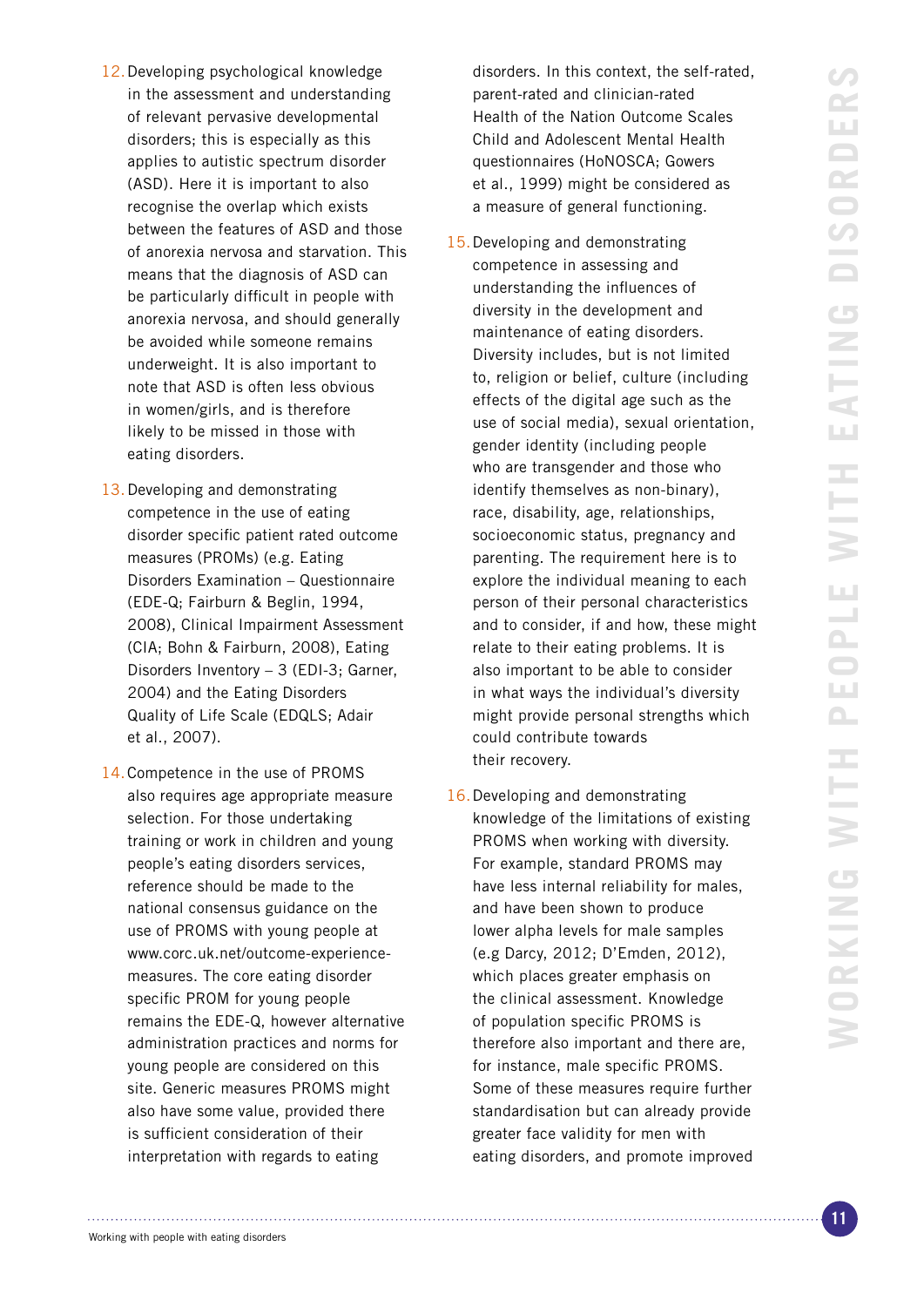understanding of their frequently differing weight and shape concerns. Examples of male specific PROMS include the Eating Disorder Assessment for Men (EDAM; Stanford & Lemberg, 2012) and the Drive for Muscularity Scale (DMS; McCreary, 2007). There are also age adapted scales for use with adolescent males such as The Male Body Image Concerns Scale (MBICS; Weisman et al., 2012). Additionally, there are diabetes specific measures which have been validated in both young people and adults (e.g. the Diabetes Eating Problem Survey; Markowitz et al., 2010), which may be more appropriate for those with co-existing type 1 diabetes.

- 17.Developing understanding that eating disorders may also present differently when working with diversity. For example, men may present with a preoccupation with muscularity rather than thinness.
- 18. Developing competence in the use of patient defined goals-based outcomes and patient-rated experience measures (PREMs).
- 19. Developing knowledge in the assessment of capacity and application of the Mental Health and Mental Capacity Acts as they relate to the field of eating disorders. Also, competent knowledge of issues relating to consent and understanding of Gillick competence for those under 16 years of age.
- 20. Developing awareness and understanding of re-feeding syndrome. There is also a requirement for awareness of the additional risk factors that can be associated with re-feeding in patients with type 1 diabetes.
- 21. Recognising at assessment that a first pregnancy especially may present an opportunity to engage women in treatment as their motivation

to address their eating difficulties may be higher. However, also assessing and collaboratively considering whether stabilisation goals might be most manageable/realistic in the first instance; that is, if the prospect of full recovery feels overwhelming when accompanied by all the physical and emotional changes associated with pregnancy.

- 22. Developing awareness of both generic and eating disorders specific safeguarding concerns, and clear understanding of the mandate to follow due safeguarding processes.
- 23.Developing awareness and understanding of both psychological and physical assessment considerations for individuals who are either pre- or post-bariatric surgery. Understanding of post-bariatric surgery considerations is deemed important as this will have potential application for all eating disorder services. (Desirable: Pre-bariatric surgery assessment is more specialised and the opportunity to develop such skills is likely to depend on the service specification of the eating disorders facility offering the training placement.)
- 24. Desirable: Developing and demonstrating competence in the use of neuropsychology assessments to evaluate the potential effects of neuro-progression and/or the impact of starvation on cognitive function with a view to treatment planning.
- 25. Desirable: Developing awareness and understanding of the assessment of food phobia, emetophobia and needle phobia. With regards to needle phobia, this is as this applies to general risk management with the requirement for blood tests, but also as needle phobia can be a maintenance factor associated with eating problems in those with type 1 diabetes.

Working with people with eating disorders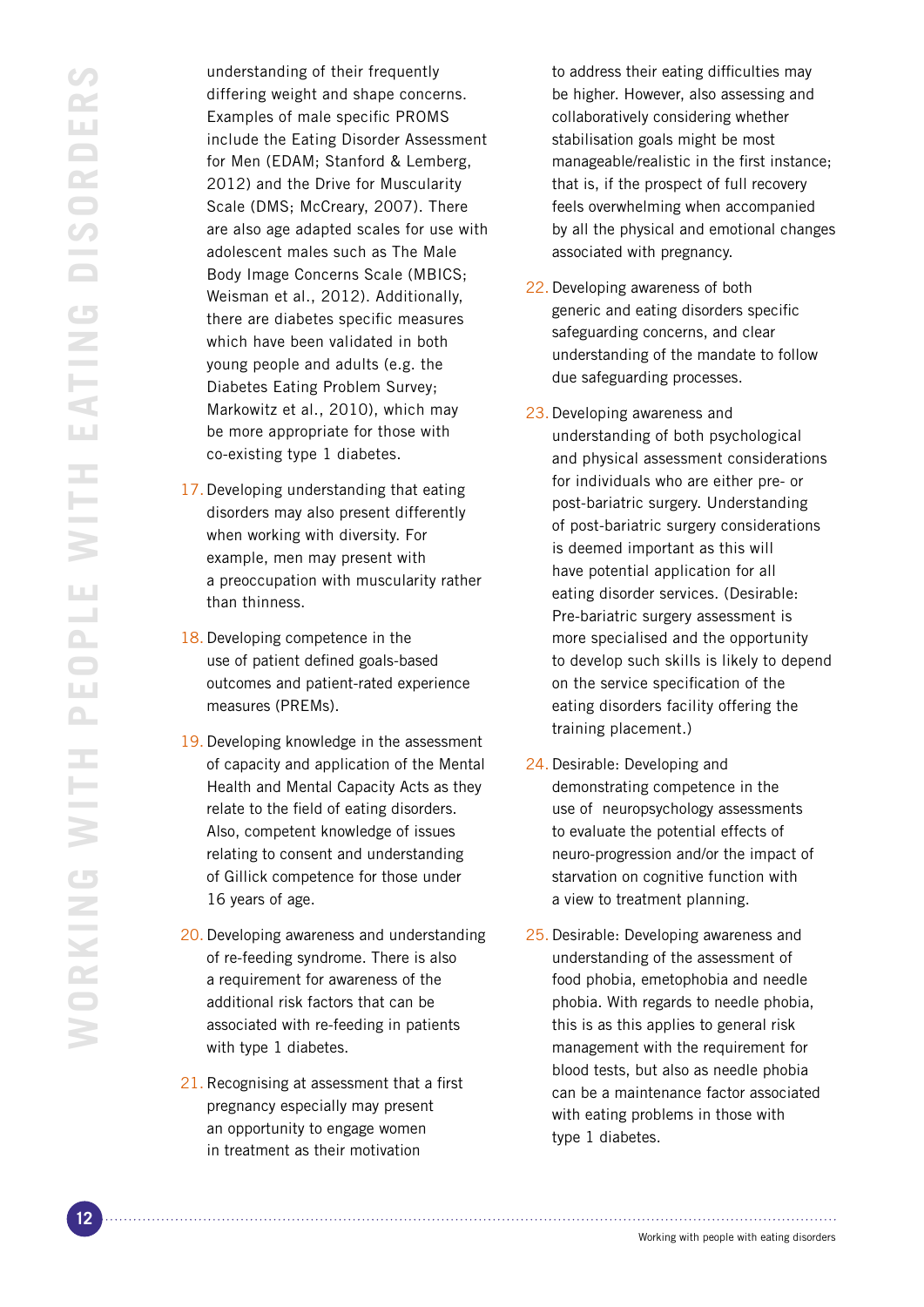#### <span id="page-12-0"></span>**2.3 PSYCHOLOGICAL FORMULATION**

- 1. Developing formulation skills which are informed by theory and evidence specific to the field of eating disorders. Using conceptual integration in turn to aid in the selection of protocol based and principle driven interventions with established treatment efficacy. This includes, and places specific emphasis upon, the development of CBT-ED and MANTRA specific formulation skills, and in the case of children and young people's placements formulations utilising the principles of FT-AN and FT-BN.
- 2. Ensuring in formulating presentations of anorexia nervosa, restricting type that the central maintenance cycle is clearly delineated. This is whereby the over-evaluation of shape and weight, and their control, drives strict dieting and non-compensatory weight control behaviour. How with the progressive effects that the resulting starvation has on cognitions, emotions, physiology and behaviour, that this then further reinforces the preoccupation with eating, shape and weight, and the perceived requirement to intensify the drive for thinness. Additionally, ensuring that these formulations are personally tailored to incorporate individual differences in presentation, and additional precipitant and maintenance factors as needed.
- 3. Ensuring in formulating presentations of anorexia nervosa, binge eating/purging type and bulimia nervosa that the central role of the over-evaluation of shape and weight, and their control, is again clearly depicted. However, with additional clear emphasis given to the perceived intermittent loss of control over dietary intake. This is with the recognition that this perceived loss of control will vary across presentation, and often across time. This is with the violation of very rigid dietary rules/subjective binges at one end of the continuum, and recurrent objective binge episodes at the other. This means there will need

to be accompanying recognition of the varying effects of these eating behaviours on cognitions, emotions, physiology and ongoing behaviours. Irrespective though of the subjective/objective nature of this binge eating, formulations are required to clearly and collaboratively map out the ways in which compensatory weight control behaviour is in turn then used to neutralise the perceived fears of weight escalation. This is with this compensatory weight control behaviour including, but not necessarily limited to, self-induced vomiting, laxative misuse, diuretics, diet pills, enemas, fasting or excessive exercise. The concomitant effect being to again strengthen the over-evaluation of shape and weight, and the perceived need to more rigorously pursue weight control through dieting. The requirement also remains to ensure that formulations are personally tailored to incorporate individual differences in presentation, and additional precipitant and maintenance factors as needed.

- 4. Developing formulations collaboratively with people with Anorexia Nervosa that are cognisant of the individual meaning that maintains their core drive for thinness.
- 5. Ensuring in formulating presentations of Binge Eating Disorder that the central role of binge eating typically for mood regulation and/or emotional blocking, and/or self-harming purposes is fully delineated. This is alongside the cognitive, emotional, physical and behavioural effects of this loss of control over eating, and together with other individual precipitant and maintenance factors as required.
- 6. Ensuring in formulating ARFID, OSFED and UFED presentations that the conceptualisations are individually tailored and, where applicable, clearly map out the central maintenance cycles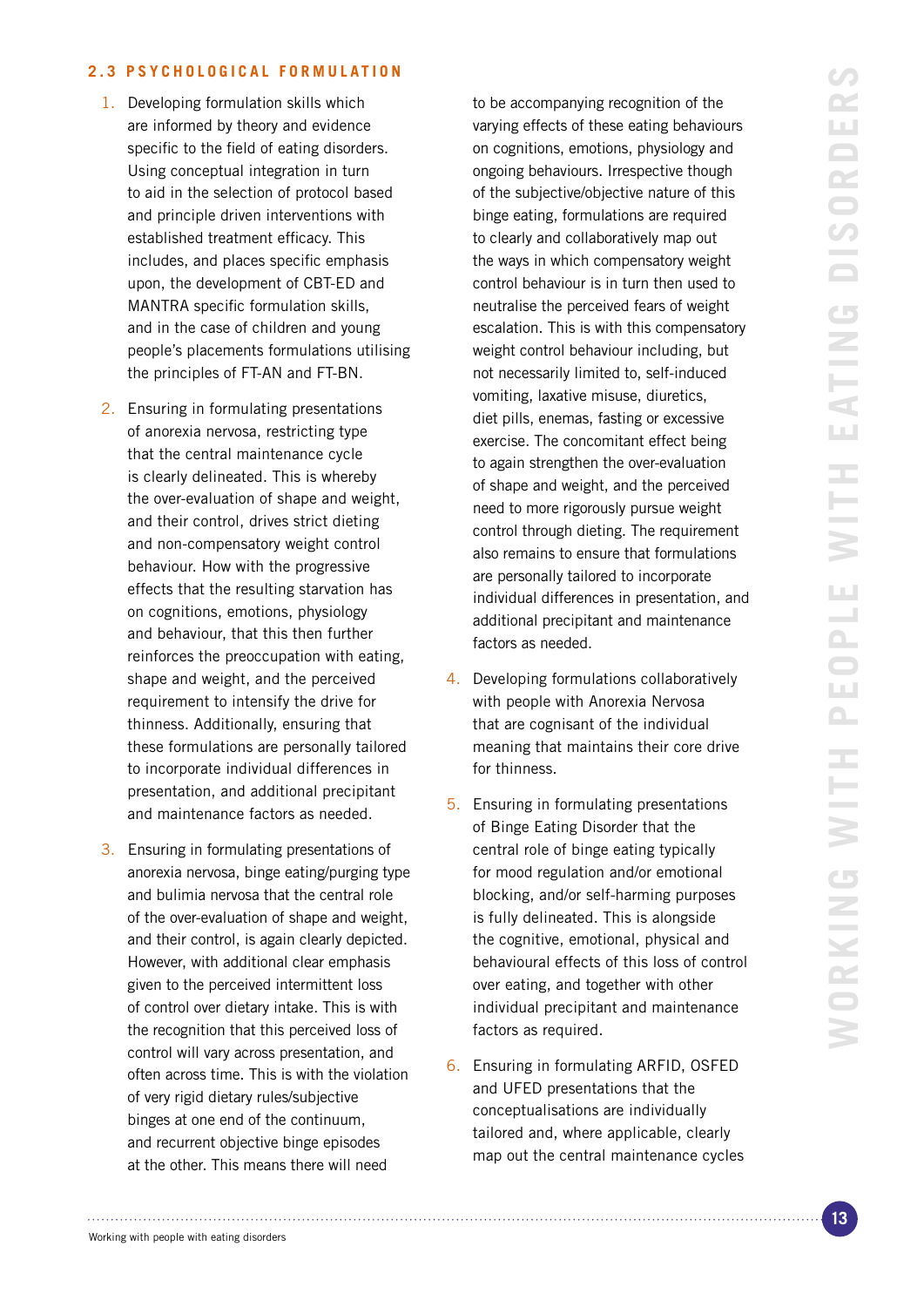<span id="page-13-0"></span>that are consistent with the other major eating disorder diagnostic categories.

- 7. Constructing formulations that are individually and sensitively tailored with awareness of diversity in eating disorders; especially gender (including people who are transgender and non-binary), sexual identity, religious, and cultural differences in presentation. This includes respectful understanding that self-control around food is a quality valued in many cultures and religions. However, that most religions state that fasting can be broken or abstained from, sometimes with alternative observances identified, in the event of significant health concerns. Trainees are further required to develop the understanding that interactions between eating problems and diversity often involve many factors that go beyond the direct relationship with food.
- 8. Constructing formulations that incorporate knowledge, theory and meaning relating to co-existing and potentially interlinked physical health difficulties (e.g. diabetes, gastro-intestinal problems and obesity).
- 9. Developing skills in formulating systemic factors particularly for children and young persons with eating disorders, and in the maintenance of severe and longer term eating disorder presentations.
- 10. Developing skills in the formulation of presentations where the disordered eating behaviours are associated with other co-morbidities (e.g. depression, social anxiety, obsessive compulsive disorder, body dysmorphic disorder, post-traumatic stress disorder, somatic symptom disorder, and dissociative processes including

# **2.4 PSYCHOLOGICAL INTERVENTION**

1. Developing understanding of NICE recommended therapy models for the treatment of eating disorders as applicable to children and young people and adults.

dissociative disorder) or other psychological processes causing significant distress or dysfunction (e.g. low self-esteem, trauma, attachment difficulties and complex grief).

- 11. Working dynamically to re-formulate, as might be required. This is with the potential for transdiagnostic shifts across eating disorder presentations, and the potential for behavioural substitution to other impulsive and compulsive problems. Also, given the potential for the development of secondary co-morbidities (e.g. the development of depression as secondary to an eating disorder).
- 12. Developing awareness of additional therapeutic approaches where evidence for treatment efficacy is emerging, weaker or lacking, or where certain therapies have not been demonstrated to be superior to other approaches. This wider range of therapy approaches includes interpersonal psychotherapy (IPT), dialectical behaviour therapy (DBT), radically open dialectical behaviour therapy (RO-DBT), schema therapy and cognitive analytic therapy (CAT).

It is emphasised that awareness of and the ability to formulate co-occurring disorders is important for overarching care planning, signposting and effective risk management. Also, that formulation is important in terms of the opportunities this presents for further progressing research and understanding in the field.

With regards to personality disorder co-morbidity, cautionary note is also added that at low BMIs conclusive personality disorder diagnoses cannot be made. In some instances, what initially appears to be personality disorder co-morbidity abates with weight improvement and evidence based eating disorders treatment.

2. Developing understanding of stage and severity of illness and treatment setting. This includes knowledge about the impact of length of illness on brain function and prognosis. Also, knowledge of service delivery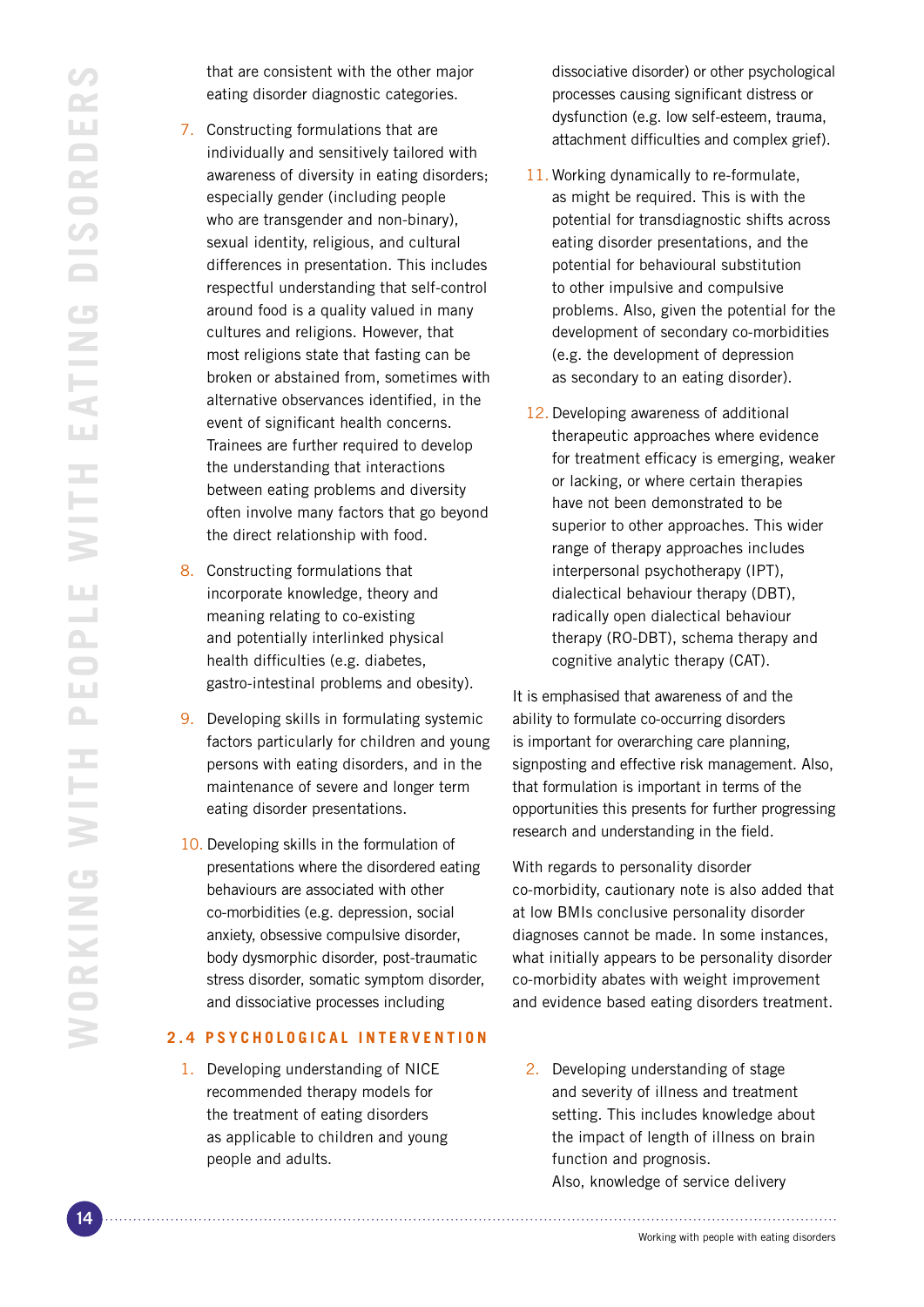models such as FREED (First Episode and Rapid Early Intervention for Eating Disorders), which has been demonstrated to reduce drop-out rates and to expedite recovery. Additionally, understanding and knowledge of the differing treatment emphases depending on stage of recovery. For example, for those with anorexia nervosa, the mirror exposure component of body image work should be saved until there is weight restoration.

- 3. Developing understanding that factors determining prognosis remain unclear. This means that the understanding of stage and severity of illness should be held alongside the recognition that eating disorder presentations can and, where appropriate, should be worked with irrespective of illness duration (NHS England, 2019).
- 4. Developing skills in providing psychoeducation for eating disorders regarding starvation, and the risks associated with non-compensatory and compensatory forms of weight control.
- 5. Developing understanding and basic skills in nutrition, and psychoeducation regarding the importance of regular and balanced eating. Also, psychoeducation around weight fluctuations and the effects of hydration as is integral to psychological therapy for eating disorders.
- 6. Ensuring understanding that, while initial motivation helps to predict treatment outcomes, motivational enhancement therapy (MET) in isolation does not further improve recovery rates. This means motivational enhancement exercises should only be incorporated where these are specifically indicated in evidence-based models of psychological therapy (e.g. MANTRA).
- 7. Developing knowledge of the importance of early behavioural change in psychological therapy as a marker for

readiness to change. Understanding, therefore, that it is important to be encouraging behavioural change early in treatment, and recognising the importance of not continuing with therapy when this is proving ineffective.

8. Developing the ability to implement at least one NICE (2017) recommended evidence-based model of formal psychological therapy for eating disorders. Current first line treatments for adults with anorexia nervosa include eating disorder focused cognitive behavioural therapy (CBT-ED), maudsley anorexia nervosa treatment for adults (MANTRA) and specialist supportive clinical management (SSCM). If CBT-ED, MANTRA and SSCM have proven to be ineffective or are unsuitable then eating disorder focused focal psychodynamic therapy (FPT) is considered a viable second line treatment approach. For children and young people with anorexia nervosa it is recommended that consideration is given to anorexia-nervosa-focused family therapy (FT-AN) provided as single-family therapy or an integration of single and multi-family therapy. Alternative second line treatment options for children and young people with Anorexia Nervosa include CBT-ED or adolescent focused psychotherapy for anorexia nervosa (AFP-AN). The primary evidence based psychological therapy for bulimia nervosa remains CBT-ED for adults (to be offered if guided self-help is not suitable or has not proven to be effective). However, for children and young people with bulimic presentations bulimia nervosa-focused family therapy focused (FT-BN) is now the recommended first line of treatment; this is with CBT-ED recommended as a second line intervention. Conversely, for those with binge eating disorder, if guided self-help has not proven effective, it is recommended that CBT-ED is provided in a group format before considering individual CBT-ED. This clear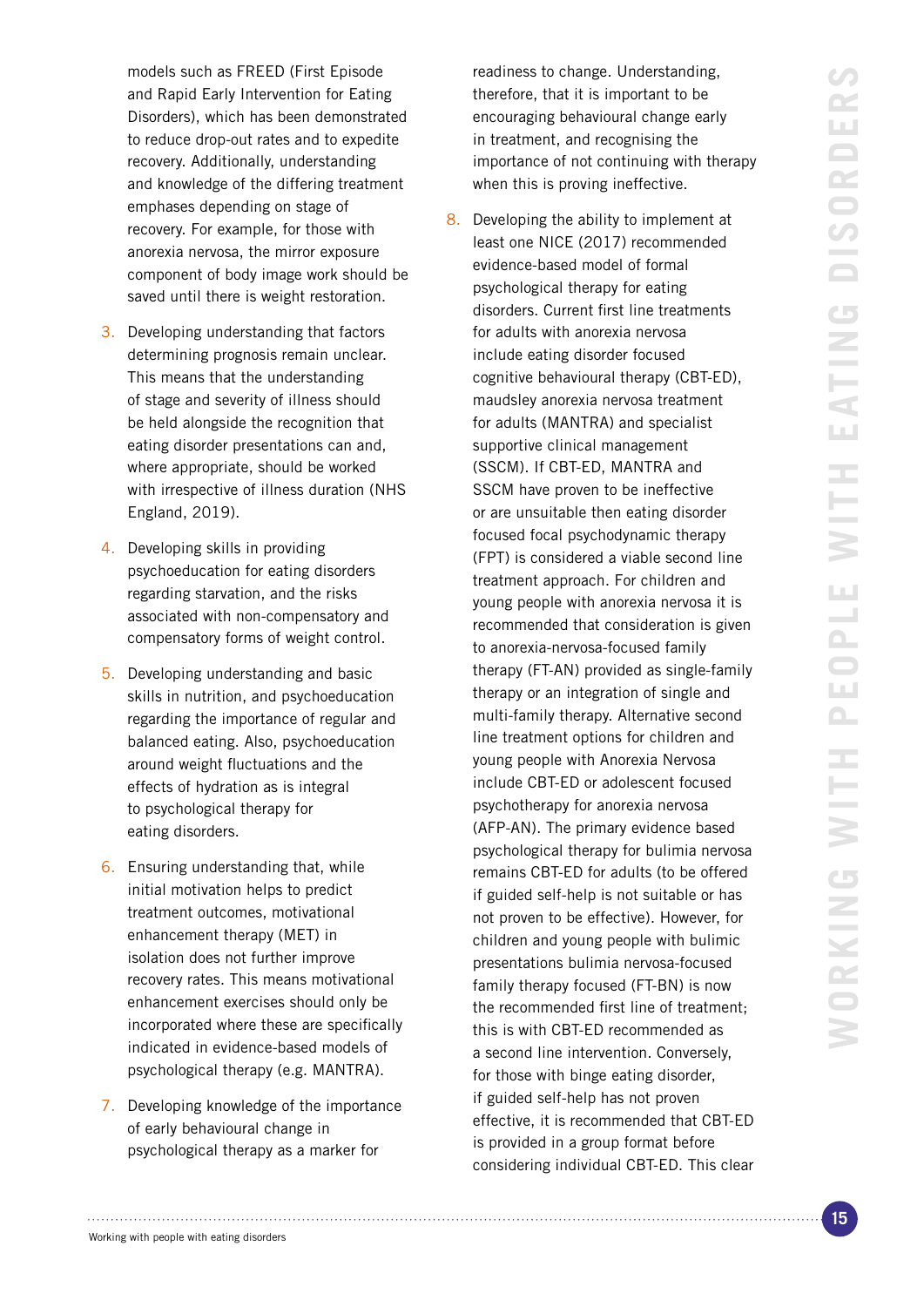recommendation for group therapy for people with binge eating disorder has the potential to provide trainees with valuable group facilitation experience.

- 9. Developing knowledge of the adaptations to the online provision of psychological therapy for eating disorders which have been published in response to the Covid-19 pandemic (e.g. Murphy et al., 2020; Waller et al., 2020). This is, to optimise treatment effectiveness when delivered via teletherapy. This is in recognition that remote technology has the scope to further improve step-down from inpatient eating disorder admissions. Similarly, as telehealth offers new opportunities for people to access outpatient and day care eating disorders treatment; this is, when travel and geography have previously posed barriers to treatment attendance (Collins et al., 2020).
- 10. Developing skills in critiquing the evidence base for the broad range of psychological therapies used in the treatment of eating disorders. This includes understanding that recovery rates for even the NICE recommended treatment approaches require further considerable improvement.
- 11. Developing awareness of developments which are in line with the NICE recommendation that, due to the high number of sessions which the currently recommended psychological interventions require, less intensive therapies building on the existing evidence base should be trialled (e.g. as an emerging treatment, CBT-T) (Ten Sessions: Brief cognitive behavioural therapy for non-underweight patients).
- 12.Developing awareness of additional therapeutic approaches where evidence for treatment efficacy is emerging, weaker or lacking, or where certain therapies have not been demonstrated

to be superior to other approaches. This wider range of therapy approaches includes interpersonal psychotherapy (IPT), dialectical behaviour therapy (DBT), radically open dialectical behaviour therapy (RO-DBT), schema therapy, and cognitive analytic therapy (CAT).

- 13. Recognising, in considering those psychological therapy approaches not currently included in the NICE guidance, that there should be clear clinical rationale based on empirically grounded psychological processes, and evidence for the application of the approach in the formulation. As part of ensuring informed treatment consent the effectiveness of past courses of therapy (especially the outcome of previously completed NICE recommended treatments) should be considered, and the patient's views and treatment preferences should be taken into consideration.
- 14. Developing understanding that considerable further research is required to substantiate the evidence base for effective eating disorders treatment. As such, that the monitoring of progress throughout treatment is paramount irrespective of the approach taken.
- 15. Developing awareness that the evidence base for the treatment of ARFID is particularly weak, and requires further research and understanding.
- 16. Recognising that cognitive remediation therapy (CRT) was devised as an adjunct to evidence-based therapies for eating disorders, and not as a standalone treatment.
- 17. Developing knowledge of the key components of all stages of treatment, including an emphasis on endings and gains maintenance. For those people with a history of anorexia nervosa who have achieved a healthy weight this should include support with weight stabilisation.

Working with people with eating disorders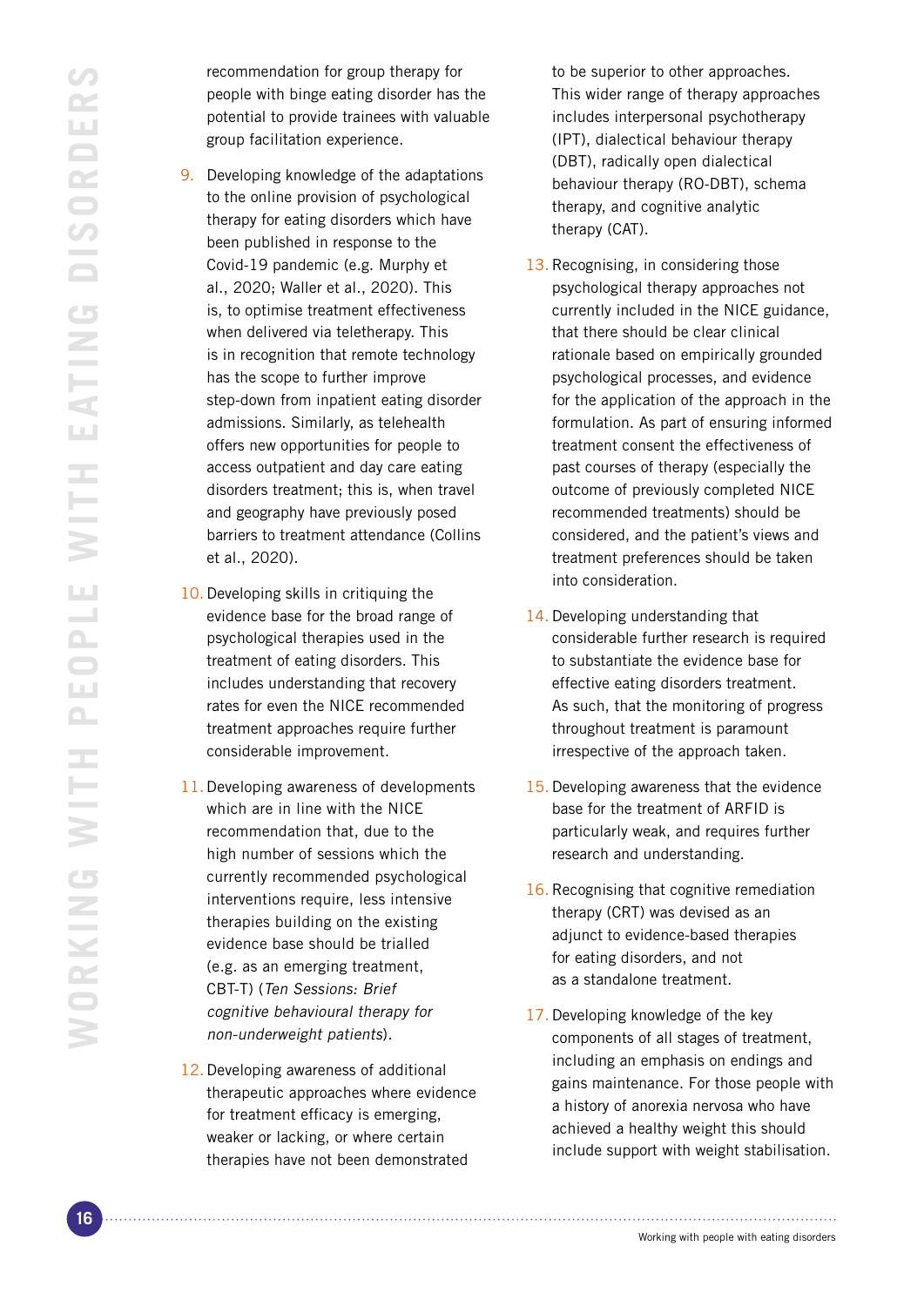<span id="page-16-0"></span>For all eating disorder presentations this should include the consolidation of individual psychosocial goals.

- 18. Recognising that body image mirror work should be saved until weight restoration has been achieved. Behavioural experiments, psychoeducation and surveys can be introduced earlier in treatment as per the evidence based therapy models.
- 19. Developing understanding and skills in the provision of psychological therapy for individuals whose illnesses are of long duration or which are severe. This will include the repeat delivery of evidence based therapy approaches, particularly where there is some indication of improved readiness for treatment. It is important to note here that behavioural change can provide helpful concrete indication of improvement in motivational intent to work towards recovery.
- 20.Developing knowledge that we do not currently have a good understanding of which patients with long-term eating disorders will work towards recovery over time. Learning that this lack of prognostic indicators creates a requirement for balancing acceptance with hope. There is, as such, a role for clinical psychologists in supporting discrete goals aimed at improving quality of life, including avoiding or reducing admission, or risk of death. Additionally, a role for the profession in doing so without negating ongoing hope for partial and / or full eating disorder symptom recovery for all patients, irrespective of illness duration.
- 21. Developing understanding that the term SEEDS (severe and enduring eating disorders), which is sometimes referenced in the eating disorders literature, remains controversial in its use and has not been reliably established as a meaningful

construct. However, also understanding that for some patients, although not others, this term is one that they relate to, and sometimes find helpful in framing their here and now medical management. The main ethos therefore remains one of individually tailored patient care.

- 22. Developing skills in the treatment and management of suicide risk. Typically, this would be in conjunction with joint working with the community mental health recovery services, or the local equivalent of this.
- 23. Developing awareness that while disordered eating symptoms for some women may remit during pregnancy, there can be many challenges during pregnancy and the post-natal period. Treatment should be adapted to cover the post-natal period as well, and tailored to meet the individual needs of the patient and her family.
- 24. Developing understanding and skills in skills training for carers (the New Maudsley Approach).
- 25. Developing understanding of NICE recommended treatments for relevant co-morbidities such as personality disorders. Also, recognising that effective eating disorders treatment sometimes similarly results in good outcomes for both the eating disorder and the associated co-morbidity.
- 26. Recognising the importance of clinical governance in facilitating good treatment outcomes. This includes the monitoring of progress throughout treatment, in addition to outcomes monitoring. Also, the use of supervision to monitor adherence to the therapy model; this would include factors that influence therapy, including adopting a reflexive approach to considering the therapist's own beliefs and emotions.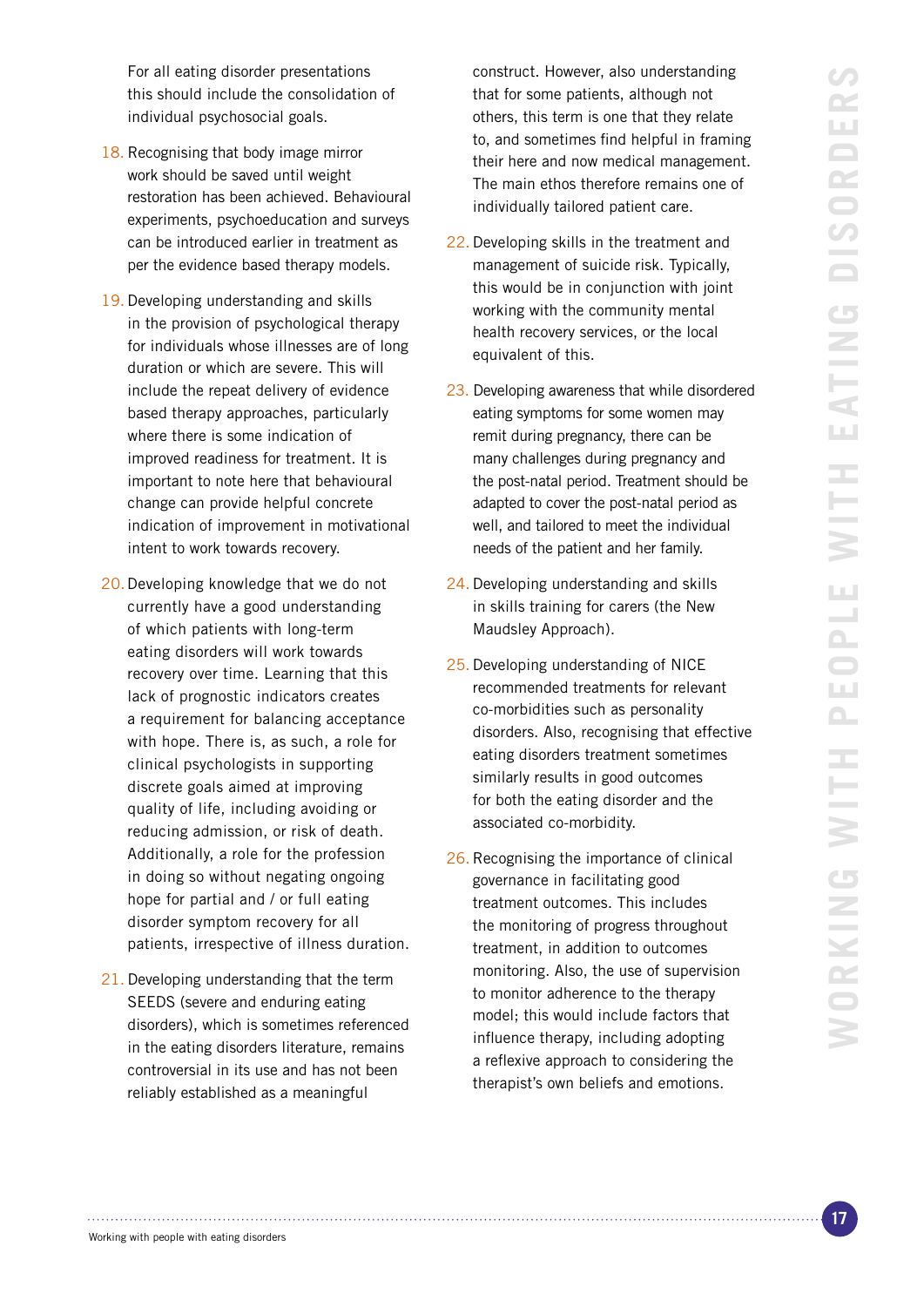# <span id="page-17-0"></span>**2.5 WORKING WITH FAMILIES AND CARERS AND PARTNERSHIP ORGANISATIONS**

- 1. Developing awareness of the important role that families and carers can potentially have in supporting recovery from an eating disorder.
- 2. Developing awareness of the significant impact that eating disorders can have on relationship dynamics within surrounding family and carer relationships.
- 3. Developing understanding of the common ways in which families and carers may inadvertently be drawn into enabling eating disorder behaviours.
- 4. Developing understanding of how responses which involve conflict and high expressed emotion can impede recovery.
- 5. Developing knowledge and understanding of carers' assessments and of the triangle of care (Carers Trust, 2013).
- 6. Developing knowledge and skills in supporting and enabling families and carers to foster open, non-judgemental, and boundaried responses to eating disordered behaviours; again, this includes training in the New Maudsley approach.

### **2.6 EVALUATION AND RESEARCH**

- 1. Developing an awareness of outcome measures used in routine practice in eating disorder services (outlined in sections 2.2.12, 2.2.13, 2.2.15, and 2.2.17) whilst also developing an understanding as to how these measures can be used to evaluate treatment progress and outcomes.
- 2. Desirable: Contributing to research or service evaluations in line with the doctoral training requirements while trainees are

# **2.7 COLLABORATIVE CARE**

1. With its multifactorial complexity, care of people with eating disorders involves multiple professionals, agencies and other supporters. Coordination of care is identified as critical to safety and efficacy (PHSO, 2017), and, as recommended, has now been formalised as a NICE

- 7. For those trainees on placement in a children and young people's eating disorders service, working with families and carers would need to be an integral part of the work and would likely be the main intervention focus (e.g. FT-AN & FT-BN).
- 8. Developing an awareness of the key roles played by relevant partnership organisations in providing direct support to people with eating disorders, and in promoting public awareness of these difficulties. Also, recognition of the expertise of these partnership organisations in the specific groups they represent, and the valuable roles they therefore additionally play in disseminating knowledge and training to professionals and lay people alike. Key partnership organisations currently include Beat, DWED (diabetics with eating disorders), MaleVoicED and FEAST (for parents of those with eating disorders). Organisations such as Alcoholics Anonymous (AA) and Narcotics Anonymous (NA) may also be of benefit to those with co-existing substance difficulties.

completing eating disorder placements is of course encouraged and desired. This might, for example, include the completion of a service related research project if appropriate to the individual training programme requirements. Alternatively, those interested in specialising in the field post qualification might wish to tailor their major research projects to contribute to the further advancement of our understanding of eating disorders and their treatment.

Quality Standard (https://www.nice.org. uk/guidance/qs175). In preparation for qualification, trainee clinical psychologists need to be trained to be ready to participate in and lead coordinated care both as care coordinators or lead professionals. They also need to bring the competencies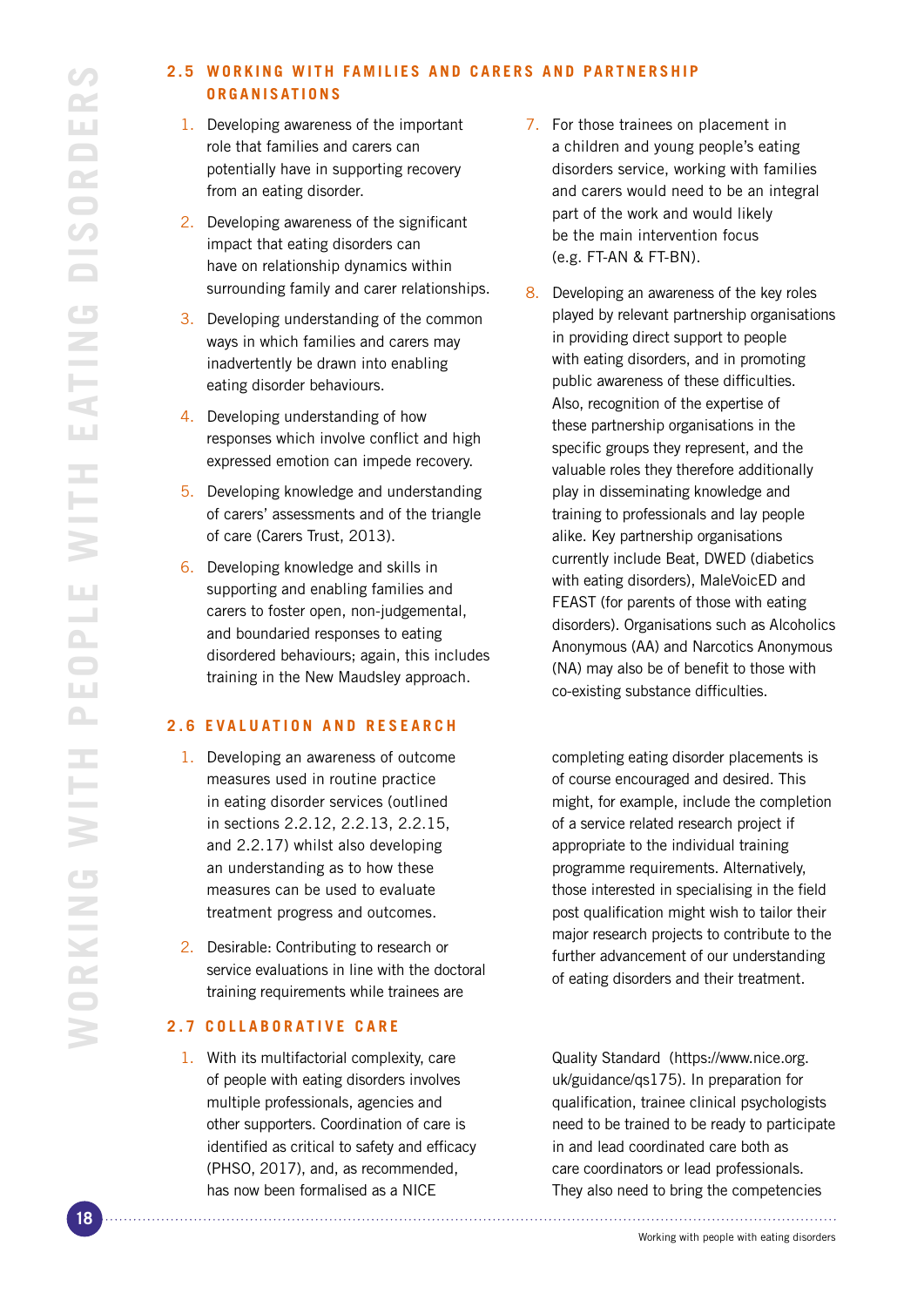<span id="page-18-0"></span>outlined above to coordinated care, such as recommending appropriate psychological intervention or using psychological formulation to illuminate and to address obstacles to effective collaboration.

- 2. Collaborative care is of especial importance where there is co-existing type 1 diabetes, and associated physical health problems. Close liaison with the diabetes clinic is paramount where the diabetes is poorly managed and/or strongly linked to the eating disorder.
- 3. Joint working with the community mental health teams is similarly of importance where there is a strong suicide risk and/or significant severe personality co-morbidities.
- 4. For women with eating disorders who are pregnant, liaison should take place with the obstetric team, perinatal mental

# **2.8 PERSONAL AND PROFESSIONAL SKILLS AND VALUES**

In addition to the personal and professional skills and values which are outlined in the BPS paper Standards for the accreditation of Doctoral programmes in clinical psychology (BPS, 2019) we additionally highlight the following specific requirement for eating disorders placements:

1. Demonstrating self-awareness and working as a reflective practitioner in considering personal relationships with food, exercise and body image, and the potential impact of these influences on the therapeutic relationship.

health team, mid-wives and/or health visitors as needed. This liaison is again most important in complex cases where low weight and/or electrolyte imbalances are a potential concern.

- 5. To contribute effectively to collaborative care, understanding and training regarding the legal framework for compulsory treatment is similarly required. This means understanding of the Mental Health Act (DH, 1983, amended 2007) and the Mental Capacity Act (DH, 2005) especially as these apply to people with eating disorders is needed.
- 6. An ability to work within a multidisciplinary team, often with several different disciplines, is also a core skill, as is an understanding of team dynamics and the ways they may be affected by the patient (e.g. potential for splitting).
- 2. Demonstrating self-awareness and working as a reflective practitioner in considering personal experiences of perceived loss of control and/or personal predispositions towards over-control; this is to improve empathic attunement with individuals with eating disorders, and awareness of the potential impact of these personal experiences on the therapeutic relationship.
- 3. Demonstrating the importance of being able to reflect on one's emotional responses to the patient, both positive and negative.

# **2.9 COMMUNICATION, TEACHING, ORGANISATIONAL AND SYSTEMIC INFLUENCE, AND LEADERSHIP**

- 1. The competencies required in these domains are likely to be akin to those required across specialities to a large extent. Trainees should be prepared to communicate, supervise and teach the competencies outlined in this document once qualified, and to lead specialist eating disorder services (NHS England, 2015).
- 2. Complicated and intense dynamics can be associated with clinicians and systems, teams and organisations responses to eating disorder distress. These dynamics can be

related to the valued nature of aspects of eating disorders to sufferers, the intensity of affect, severity of symptoms, level of risk, and difficulties in recognition and expression of emotion, and problems with interpersonal communication. There is therefore a competence requirement to bring psychological theory and data to indirect roles (e.g. consultation and supervision) and to service development and leadership in readiness for working as an eating disorder specialist clinical psychologist.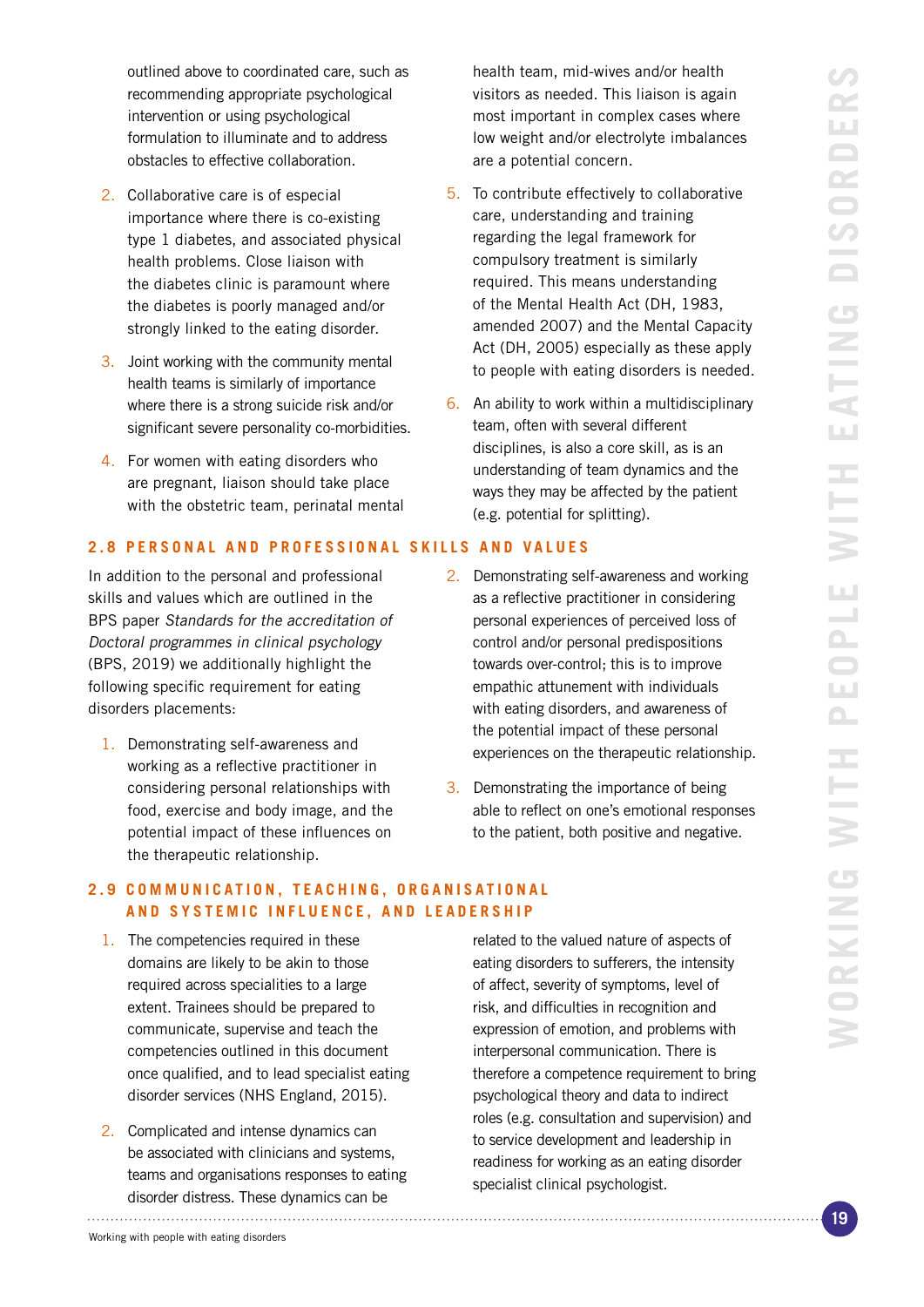# <span id="page-19-0"></span>**3. CONTRACTING OF EATING DISORDER PLACEMENTS AND SUPERVISION REQUIREMENTS**

Specialist eating disorder placements may be undertaken in a variety of settings including specialist outpatient eating disorder services, a day care programme or within a specialist inpatient ward. The range of settings will depend on local availability, but where possible experience across different settings within the specialism is highly desirable. Placements may focus on providing care for working age adults, children, or may be within an ageless service that spans both child and adult client groups. Placements should also include a range of treatment modalities: individual, group, family or multi-family group work. The emphasis placed on different treatment modalities will be as appropriate to the setting and life stage. For example, there is the expectation evidence based family work (e.g. AN-FT) would be a requirement of a child and young persons eating disorders placement. Placement providers are additionally required to ensure that trainee clinical psychologists can meet the competencies highlighted in this document. Placement providers are also expected to provide appropriate supervision (two hours per week), and observational opportunities, as needed, to facilitate this learning process.

Eating disorder placements have traditionally taken place in the final year of training as people with eating disorders often have complex multiple problems and diagnoses, and have the highest mortality rate across all psychiatric diagnoses. Undertaking an eating disorder placement in the final year of training will increase the likelihood that trainees will already have had the opportunity to have established some core generic skills. These core generic skills can then be built upon during their eating disorders placement. However, eating disorders training and placement experiences can be a feature during each year of training with the placement tailored to the trainee's stage of development. For example, in the first year of training there would potentially be more emphasis on group work with a qualified clinician, more straightforward

cases and more joint working with the clinical supervisor. In these instances, an adult eating disorders placement might form part of a working age adult placement (e.g. a split placement in conjunction with a community mental health recovery service). A child and young persons eating disorders placement might also be considered as suitable as part of a core child and adolescent placement. The clinical supervisor then has the responsibility for modifying the placement to ensure patient needs are competently and effectively met, that the agreed requirements of the placement as negotiated with the training programme are fulfilled, and that the placement is appropriate to the level of the trainee's experience. It must also be noted that an eating disorders placement is unlikely to be able to provide all the opportunities required for a supervisor to sign-off a trainee as fully competent in the wider area of a core placement (e.g. adult mental health), and this needs to be considered by the allocating course.

It is a requirement that any eating disorders placement is supervised by a qualified clinical psychologist who meets the BPS supervision requirements, is HCPC registered, and is themselves competent in all the above outlined eating disorder specific clinical competencies. The Faculty further recommends supervisors meet, or can evidence proactively working towards achieving the Faculty's additional competency requirements for qualified clinical psychologists specialising in the field of eating disorders.

For clinical psychologists planning to work in the field of eating disorders post qualification, the completion of a specialist eating disorders placement during training is highly desirable but not mandatory. Section 5 of this paper provides clarification about the post qualification requirements for clinical psychologists who have not completed an eating disorders placement during training, and who wish to transition to work in the field.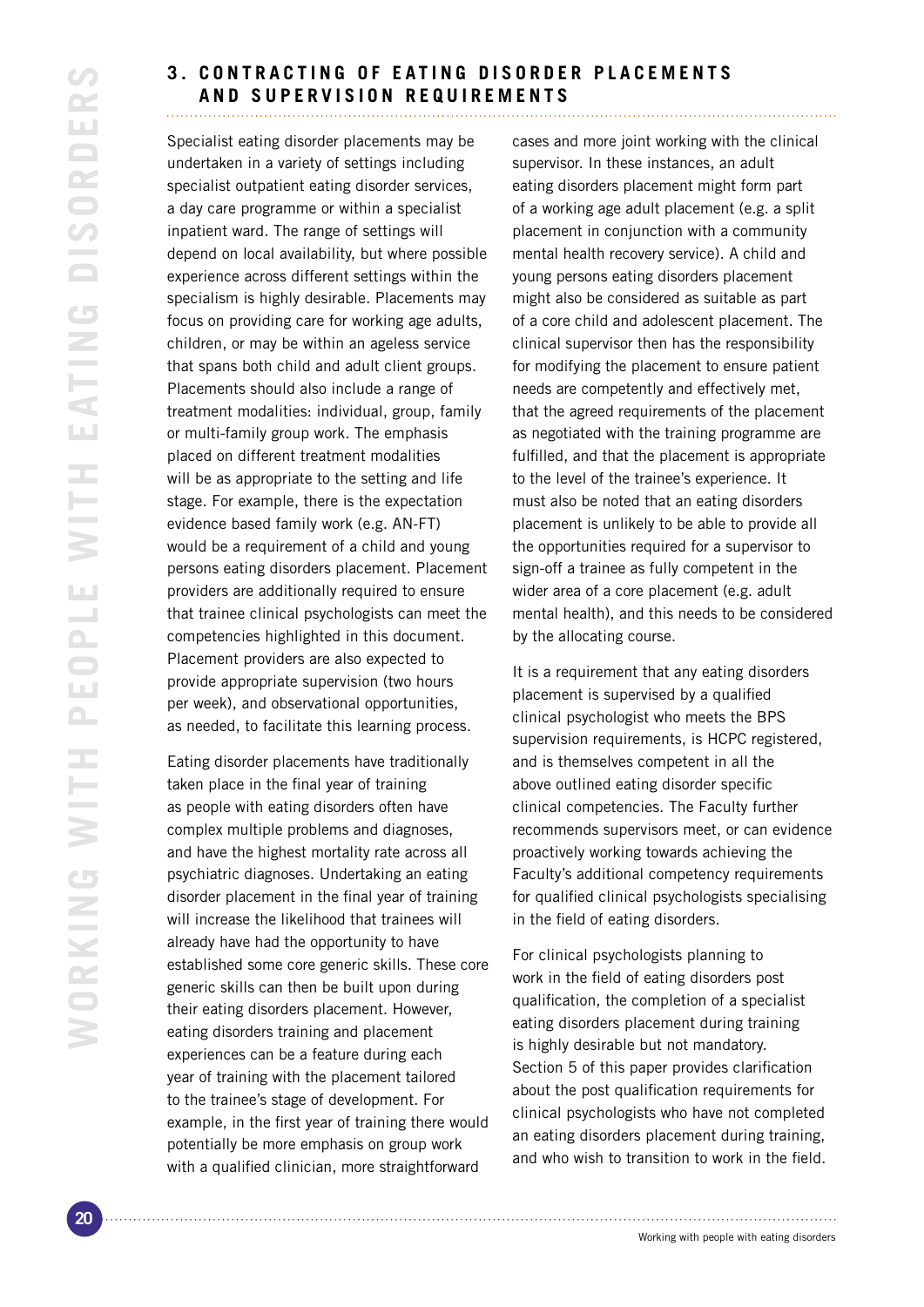#### <span id="page-20-0"></span>**4. EATING DISORDER TRAINING REQUIREMENTS FOR** CLINICAL PSYCHOLOGY TRAINING PROGRAMMES **(ACADEMIC TEACHING)**

There is an expectation that all clinical psychology trainees should develop an understanding and knowledge of the main presenting problems found in the speciality including anorexia nervosa, bulimia nervosa, binge eating disorder and avoidant/restrictive food intake disorder (ARFID) other specified feeding or eating disorder (OSFED), and unspecified feeding or eating disorder (UFED). As such, doctoral training courses should include the following eating disorders specific training as part of their academic programmes:

- 1. Identification of people with eating disorders, preferably in the first year. This should include the range of diagnoses across the lifespan including current theories on epidemiology, incidence, prevalence, natural history, co-morbidity and outcome. Also, understanding of the role of trauma and personality traits such as perfectionism in eating psychopathology.
- 2. Psychological models of eating disorders and further teaching should also be presented, although not necessarily in the first year.
- 3. Teaching should additionally include the psychological assessment of eating disorders (including the use of eating disorder specific PROMS), understanding of the physical health risks associated with eating disorders (including an awareness of re-feeding syndrome and the specific risk factors associated with pregnancy and type 1 diabetes), and NICE guidance on treatment approaches and current research.
- 4. There should be specific recognition of the different approaches required for younger people, including reference to complex consent and confidentiality issues.
- 5. Teaching should further highlight the importance of early intervention and knowledge about the impact of length of illness on brain function and prognosis.

- 6. Teaching on patients whose illness is of long duration and/or severe should be included.
- 7. There should also be teaching around the significant impact that eating disorders can have on relationship dynamics within surrounding family and carer relationships. Also, learning in relation to the important role that families and carers can potentially have in supporting recovery from an eating disorder.
- 8. Teaching should also provide knowledge about the use of different treatment settings (outpatient, day care and inpatients) and understanding about the importance of well-planned and coordinated transitions. This is with recognition of the risks inherent in transitions across eating disorder settings, and for those who are in different places at different times (e.g. students going to university and some travelling communities).
- 9. In line with section 2.8.2 the competency to bring psychological theory and data to indirect roles such as consultation and supervision, and to service development and leadership is key to readiness to work as an eating disorder specialist clinical psychologist. It would therefore be helpful for courses to consider bringing eating disorder related content or eating disorder specialist teachers into the delivery of these parts of the curriculum.
- 10. Reflection on the recognition of diversity in eating disorders is also important and should usefully include, but not be limited to, religion or belief, culture (including effects of the digital age such as the use of social media), sexual orientation, gender identity (including people who are transgender and non-binary), race, disability, age, relationships, socioeconomic status, pregnancy and parenting.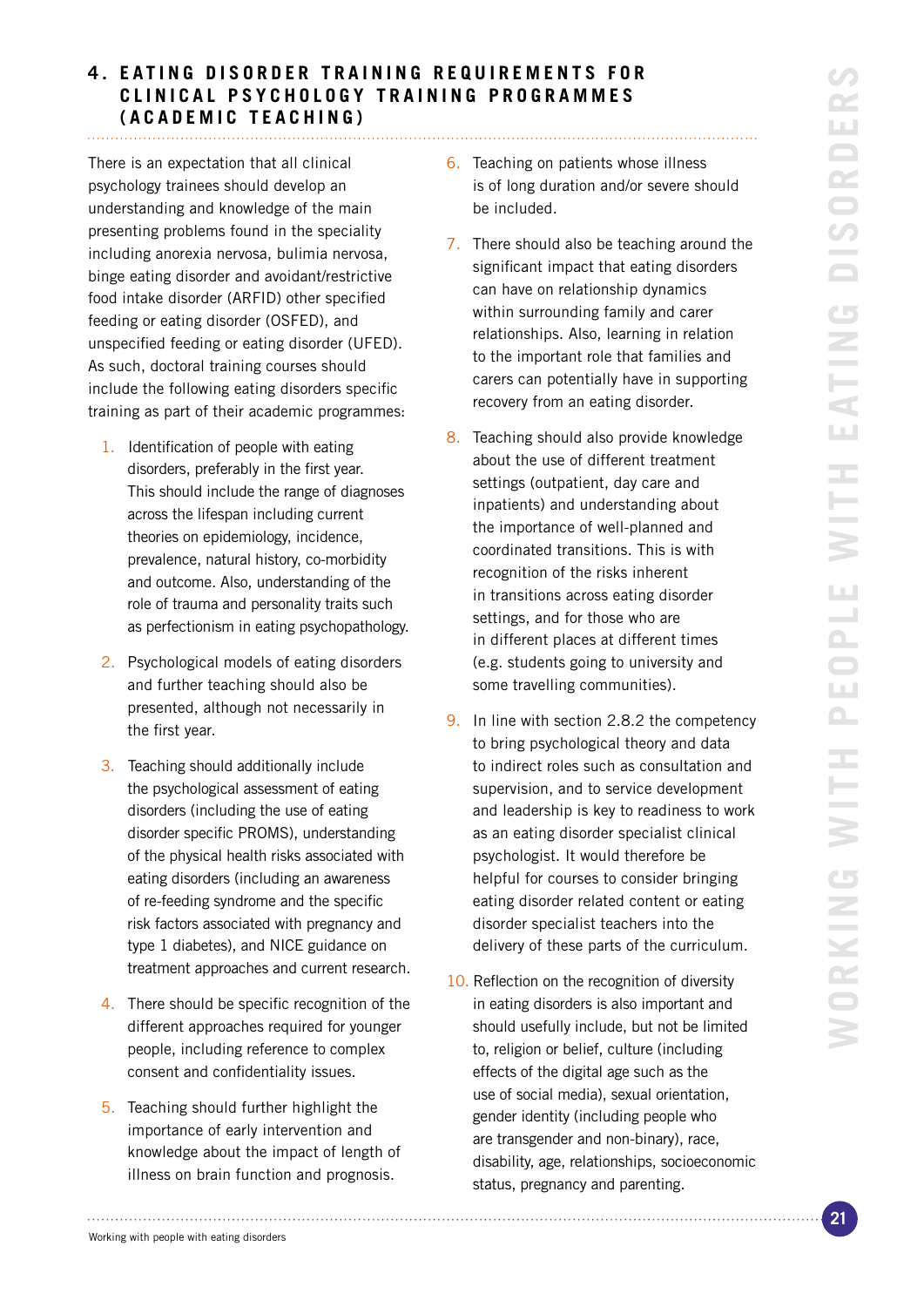- <span id="page-21-0"></span>11. Experiential learning exercises in relation to body image, perceived loss of control and propensities towards over-control are additionally desirable; this is to aid the development of reflective practice, and the required empathic attunement with those with eating disorders.
- 12. Teaching should include presentations from those with lived experience to improve relatability, understanding of individual differences, and therapy

process considerations. For example, explanation of the emotional experiences associated with weight restoration and reductions in binge eating and purging might be helpful. Similarly, the lived experience perspective in relation to concerns about treatment ending and the importance of, where possible, collaborative and thorough discharge planning could be appropriately thought provoking.

# **5. GENERIC PLACEMENTS AND SUPERVISION**

Eating disorders are treated in a variety of settings in the health service and all trainee clinical psychologists may be expected to have some experience of treating eating disorders at least on an outpatient basis. The Faculty recognises that trainees may be able to acquire at least some of the competencies outlined above in a range of service contexts,

and with a range of client groups. However, as is explained above, for trainees who wish to specialise in the field of eating disorders post qualification it is desirable that, where possible, they undertake a placement in a specialist eating disorders service during their training.

#### **6. COMPETENCY REQUIREMENTS FOR QUALIFIED CLINICAL PSYCHOLOGISTS SPECIALISING IN THE FIELD OF EATING DISORDERS**

There is an expectation that post qualification competency requirements for clinical psychologists specialising in eating disorders will be consistent with the KSF requirements (Department of Health, 2004) related to the banding of each post. However, the Faculty additionally recommends that to meet the direct clinical competencies needed for specialism in the field of eating disorders qualified clinical psychologists will need to undertake the following (competency requirements are again to be considered 'essential' unless they are specifically marked as 'desirable'/'highly desirable'):

1. Post qualification training in evidence based models of formal psychological therapy for eating disorders to ensure high level of clinical skills and model adherence as recommended by NICE. This currently specifically includes training in CBT-ED, MANTRA and SSCM for clinical psychologists working with adults with eating disorders and FT- AN, FT-BN and CBT-ED for those working with children and young people with eating disorders. Also, training in evidence based skills training for carers such as the new Maudsley approach.

2. Desirable: Further research into those treatments where the evidence base is emerging, weaker or lacking, or where certain therapies have not been demonstrated to be superior to other approaches. This wider range of therapy approaches includes CBT-T, interpersonal psychotherapy (IPT), dialectical behaviour therapy (DBT), radically open dialectical behaviour therapy (RO-DBT), schema therapy, and cognitive analytic therapy (CAT). This is with the recognition that there is still much work to be done to improve clinical outcomes in the field.

Working with people with eating disorders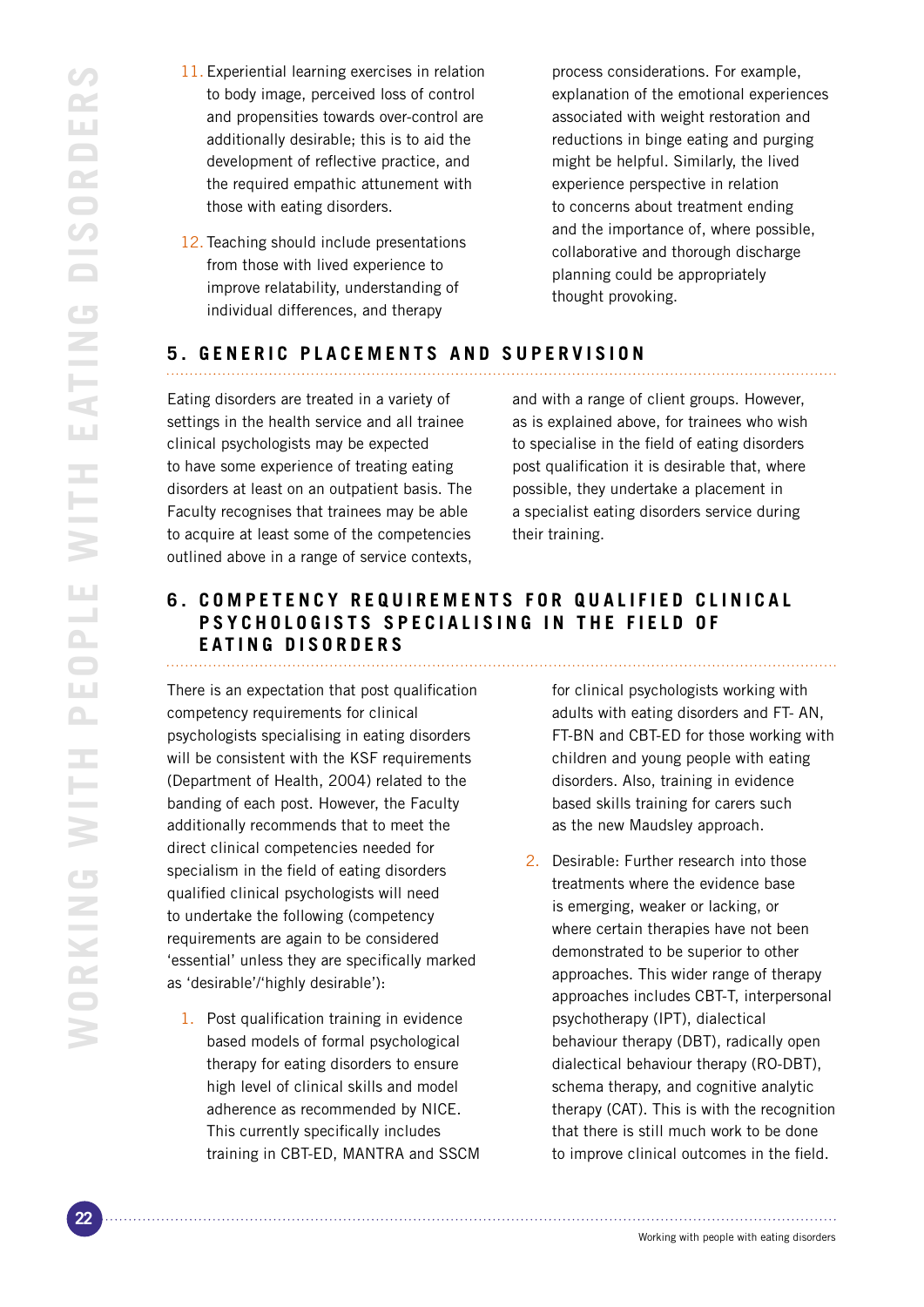- 3. Desirable: Post qualification training in evidence-based models of formal psychological therapy for relevant co-morbidities, including personality disorders, is also recommended. This is particularly to inform treatment planning where co-morbidities might require treatment in parallel with the eating disorder, or consecutively as part of a stepped care approach.
- 4. Highly desirable: Practitioner accreditation in the use of evidence based therapies where these accreditations exist (e.g. BABCP accreditation).
- 5. Regular clinical supervision from a clinical psychologist with significant experience in the field of eating disorders. All clinical psychologists working within the specialism need to ensure they are receiving supervision in line with the DCP supervision guidelines and the HCPC supervision requirements. However, it is recognised that very senior clinical psychologists within the field will not necessarily have local access to supervision from another clinical psychologist with very significant experience in the specialism. In such instances, there is increased onus on the individual clinician to be ensuring that they are following the formal DCP guidelines for supervision, and the HCPC supervision requirements. Very senior clinical psychologists are also strongly advised to ensure that they continue to receive peer support and learning via networks, such as that provided by the Faculty.
- 6. Reflective practice and peer evaluation through the observation of therapy for quality assurance purposes (e.g. live observation) or through the audio or video recordings of sessions with the relevant required consents.
- 7. Regular attendance at and participation in professional networking and peer learning events. In this respect,

attendance at BPS FED CPD events and training courses is encouraged. The Faculty selects keynote speakers of standing within the field, and aims to provide CPD events in both the south and north of the UK. Similarly, BrEDS (British Eating Disorders Society) is a useful multidisciplinary forum for clinical psychologists working with eating disorders to undertake important networking, and peer-learning. The charity Beat also runs biannual conferences which often feature international speakers and key research updates.

- 8. Development of understanding of commissioning of eating disorders care pathways.
- 9. Maintenance of up to date knowledge of developments in the field of eating disorders as these relate to the consultation and supervision of staff and the formulation of teams, as well as to direct clinical work.
- 10. Maintenance of up to date awareness of and ability to critically appraise the evidence base for the treatment of eating disorders, particularly as this relates to the NICE guidelines and ongoing emerging research in the field.
- 11. Promotion of service user and carer and partnership organisation involvement as an integral part of service development.
- 12. Learning from experts through experience and through experiential learning to foster ongoing reflective practice, to maintain positivity and to facilitate career long learning.

It is emphasised that the nine overarching core competencies (BPS, 2014) developed during clinical psychology training (generalisable meta-competencies, psychological assessment, psychological formulation, psychological intervention, evaluation, research, personal and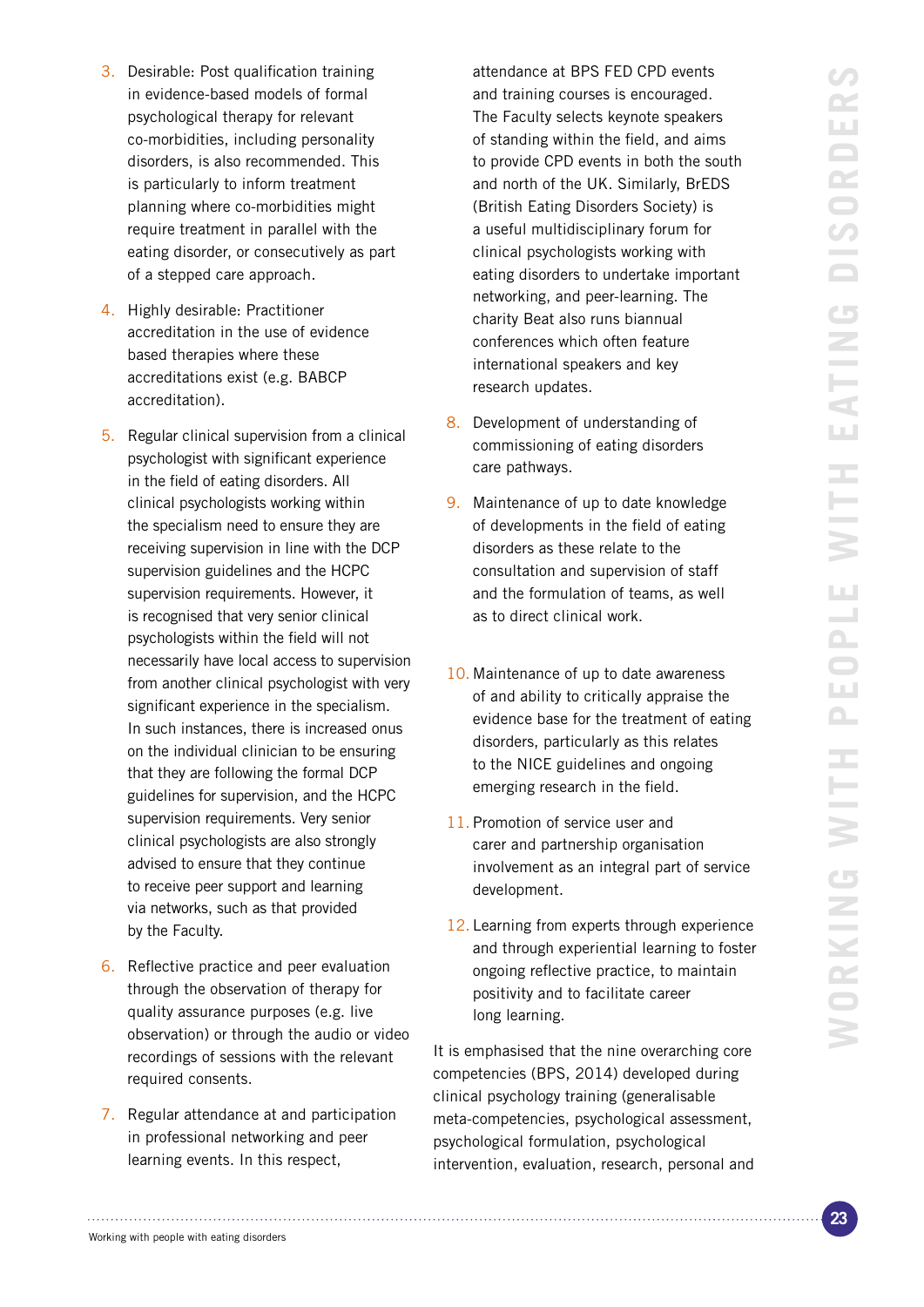professional skills and values, communication and teaching, organisational and systemic influence and leadership) which interact to create the knowledge and transferable skills of our profession provide the main basis for clinical psychologists' post-qualification expertise across all areas including eating disorders. However, that in this field the post-qualification further development of skills in the use of evidence-based psychological therapy models for eating disorders is important; this is for the model adherent application of protocol and principle driven evidence based therapies. Also, where required, to optimise the application of the generalisable meta-competencies for which clinical psychology is known.

For clinical psychologists specialising in the field, post qualification training in evidence-based psychological therapy models for eating disorders also facilitates the application of relevant psychological theories trans-diagnostically across models where needed. This allows integrative consideration to be given, where applicable, to co-morbidities, lifespan, organic, psychological and social/systemic domains to promote recovery. In turn, this skills-set facilitates the development of formulations that derive testable hypotheses promoting the evaluation of change, both generic and tailored to specific individual goals. By extension, these competencies additionally support formulation driven work from knowledge of empirically grounded psychological basic processes where there are gaps in the presently established treatment

evidence base. In the field of eating disorders this is particularly key as there is clear role for clinical psychologists in applying such knowledge to progress relevant research, and therefore treatment advances. This is to support both early intervention/acute presentations and treatment at the complex, severe and more longstanding end of the eating disorders spectrum.

The Faculty additionally specifies that for qualified clinical psychologists who have been working in other fields (and who potentially will not have completed a specialist eating disorder placement during training) a defined induction, transition and mentoring period is required for effective transition to working in the field of eating disorders. It is highly recommended that this induction, transition and mentoring period should be implemented under the supervision of a clinical psychologist with current specialism in the field. CPD goals should also be tailored to meet the identified learning needs and should be clearly documented in the clinical psychologist's appraisal. This good practice paper should then be used as a reference guide to ensure that, irrespective of length of qualification, clinical psychologists moving into the field can fully develop the specialist placement competencies outlined by the Faculty.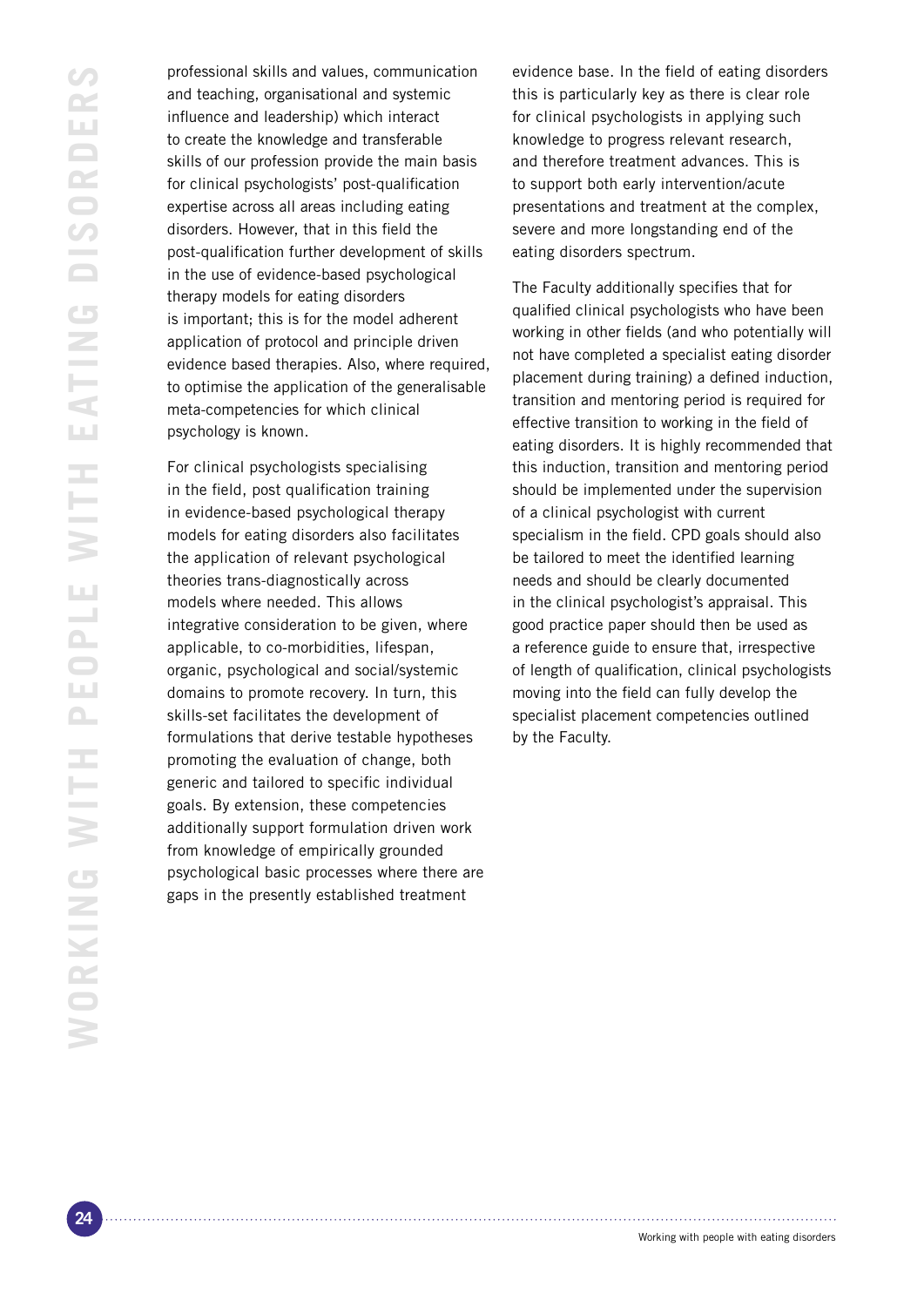# <span id="page-24-0"></span>**IN CO-DEVELOPMENT WITH:**

**Anon,** Expert through Experience

**Dr Jacq Allan,** Founder / Research and Training Manager at Diabetics with Eating Disorders

**ON BEHALF OF THE FACULTY FOR EATING DISORDERS:**

**Dr Melanie Bash,** Consultant Clinical Psychologist, Eating Disorders Service, Tees, Esk & Wear Valleys NHS Foundation Trust

**Dr Caroline Foster,** Consultant Clinical Psychologist, Adult Eating Disorders Service, Surrey & Borders Partnership NHS Foundation Trust

**Dr Lucy Hale,** Clinical Psychologist and Teaching Fellow, PsychD Clinical Psychology Training Programme, University of Surrey

**Dr Nick Hawkes,** Consultant Clinical Psychologist and Head of Service, Bedfordshire and Luton Community Eating Disorder Service, East London Foundation NHS Trust

**Dr Mike Marriott,** Clinical Psychologist and Senior Lecturer, Nottingham Trent University

**Dr Joanna Miatt,** Consultant Clinical Psychologist, Eating Disorders Service,

# **IN CONSULTATION WITH:**

Committee on Training in Clinical Psychology (CTCP)

Group of Trainers in Clinical Psychology (GTiCP)

Heads of Clinical Psychology Doctorate Courses

**Anon,** Expert through Experience Focus Group Member

**Alan Clarke,** Focus Group Member

**Caroline Crandell,** Beat Volunteer & Focus Group Member

**Shanel Cuthbert,** Beat Volunteer & Focus Group Member

**Eilidh Grant,** Beat Volunteer and Focus Group Member

www.dwed.org.uk and affiliate of the Institute of Psychiatry, Psychology and Neuroscience

**Alan Clarke,** Expert by Experience

Derbyshire Healthcare NHS Foundation Trust and Faculty for Eating Disorders Clinical Reference Group Representative

**Jessica Ramplin,** Trainee Clinical Psychologist, Division of Clinical Psychology Prequalification Group

**Catherine Rowland,** Assistant Psychologist, Adult Eating Disorders Service, Surrey & Borders Partnership NHS Foundation Trust

**Dr Ayo Sodeke-Gregson,** Clinical Psychologist, Eating Disorders Service, Barnet, Enfield and Haringey Mental Health NHS Trust

**Dr Amy Wicksteed,** Lead Clinical Psychologist, Eating Disorders Service, Sheffield Health and Social Care NHS Foundation Trust

**Dr Ingrid Whittaker,** Consultant Clinical Psychologist, Lincolnshire Partnership NHS Foundation Trust

**Jonathan Kelly,** Policy Advisor, Beat

**Ellen Maloney,** Beat Ambassador, Scotland

**Bridin Mckenna,** UKCP Registered and Accredited Clinical Psychotherapist & BPS Approved Affiliate Trainer in Ireland for the National Centre for Eating Disorders London, 2015–2020

**Dr Victoria Mountford,** Principal Clinical Psychologist, South London & Maudsley NHS Foundation Trust Eating Disorders Service, & Honorary Research Associate at the Institute of Psychiatry, King's College London

**Dr Susan Simpson,** Clinical Psychologist, Eating Disorders, NHS Scotland

Working with people with eating disorders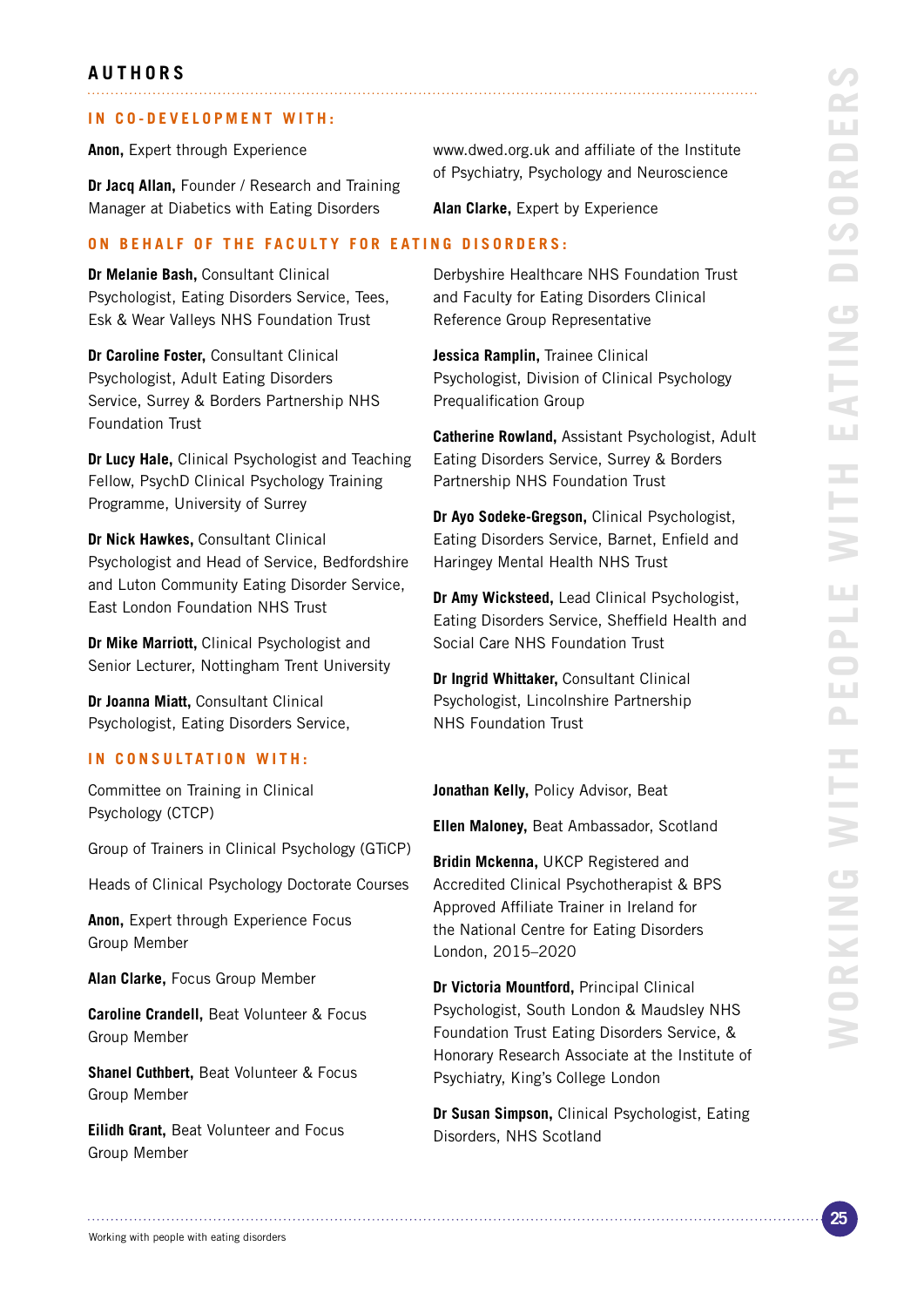<span id="page-25-0"></span>**Dr Samantha Sharpe,** Consultant Clinical Psychologist and Clinical Lead, Tier 3 Adult Eating Disorders Service North Wales

**David Viljoen,** Consultant Clinical Psychologist, Cotswold House Specialist Eating Disorders Service, Oxford Health NHS Foundation Trust

**Dr A.P. Winston,** Consultant in Eating Disorders, Coventry and Warwickshire Partnership Trust

# WITH ACKNOWLEDGEMENTS FOR THEIR KEY CONTRIBUTIONS **T O THE 2008 PAPER:**

**Dr Emily Baker,** Clinical Psychologist, Child and Adolescent Eating Disorders Team, SMHP, Suffolk

**Dr Melanie Bash,** Consultant Clinical Psychologist, Richardson Eating Disorders Service, Newcastle

**Dr Sarah Beglin,** Consultant Clinical Psychologist, Adult Eating Disorders Service, Cambridgeshire

**Sara Gilbert,** Consultant Clinical Psychologist

**Dr Nihara Krause,** Consultant Clinical Psychologist, Mindset-nk, London and lecturer in Eating Disorders at Surrey University

**Clare Marshall,** Clinical Psychologist, Northamptonshire Eating Disorders Service

**Sally Savage,** Consultant Clinical Psychologist, Northamptonshire Eating Disorders Service.

# **ACKNOWLEDGEMENTS**

This paper is the result of collaborative working and consultation with experts through experience, partnership organisations and four nations representatives. Appreciation, thanks and recognition is especially given to the main authors and contributors who are listed in alphabetical order above. Sincere thanks are additionally extended to the experts by experience, trainee clinical psychologists and qualified clinical psychologists who contributed to the quotes at the beginning and end of the document. The Faculty believes that these contributions importantly serve to capture and enliven the meaning of what it is to work with people with eating disorders.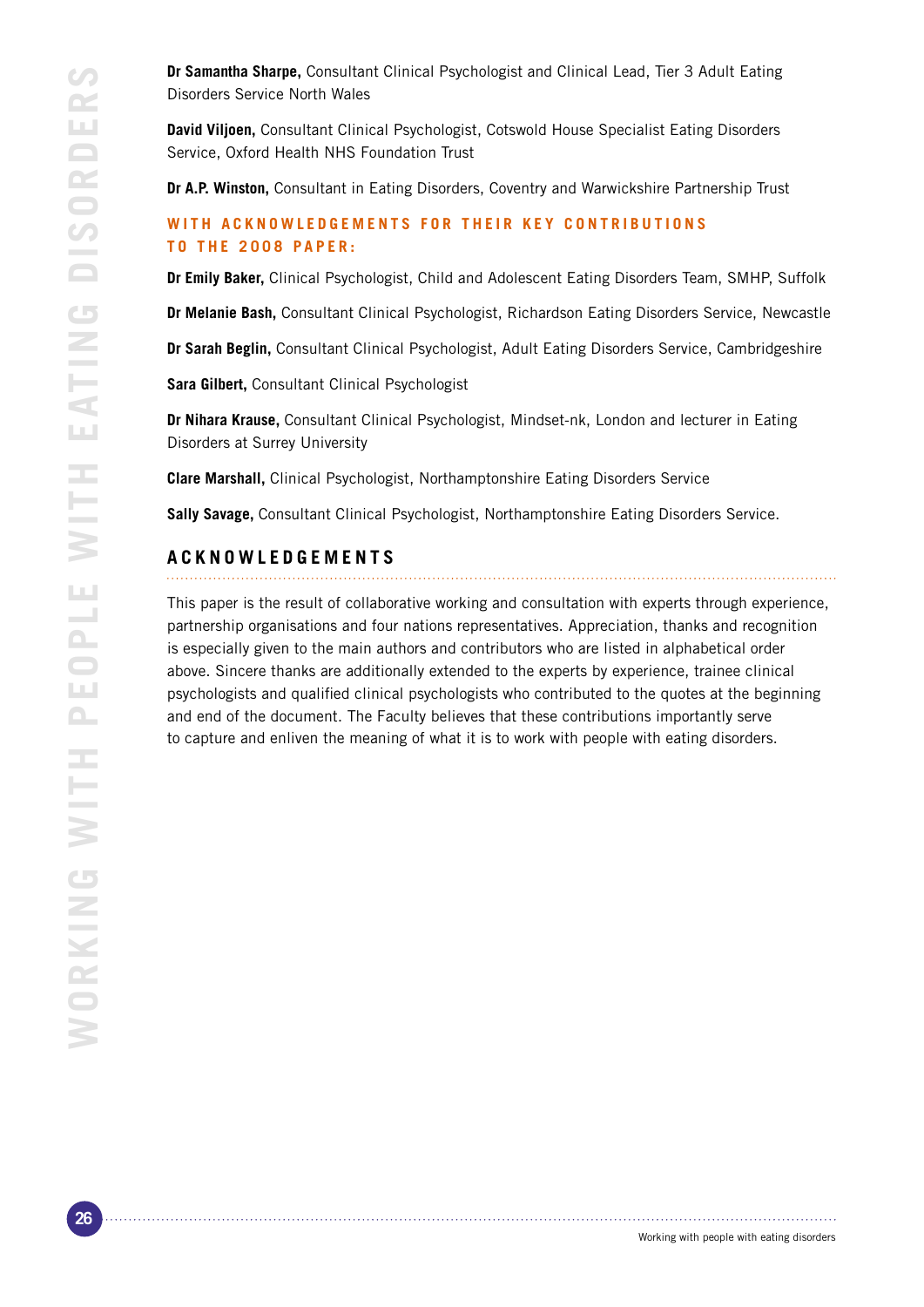- <span id="page-26-0"></span>Adair, C.E., Marcoux, G C., Cram, B.S. et al. (2007). Development and multi-site validation of a new condition-specific quality of life measure for eating disorders. Health and Quality of Life Outcomes, 5, 23–36.
- American Psychiatric Association (2013). Diagnostic and statistical manual of mental disorders (5th edn) (DSM-V). Washington, DC: Author.
- Arcelus, J., Mitchell, A.J., Wales, J. & Nielson, S. (2011). Mortality rates in patients with anorexia nervosa and other eating disorders: A meta-analysis of 36 studies. Archives of General Psychiatry, 68(7), 724–731.
- Bohn, K. & Fairburn, C.G. (2008). The Clinical Impairment Questionnaire (CIA 3.0). In C.G. Fairburn (Ed.) Cognitive behavior therapy and eating disorders. New York: Guilford Press.
- British Psychological Society (2019). Standards for the accreditation of Doctoral programmes in clinical psychology. Leicester: Author.
- British Psychological Society (2015). Standards for the accreditation of doctoral programmes in clinical psychology. Leicester: Author.
- Carer's Trust (2013). The triangle of care Carers included: A guide to best practice in mental health care in England. London: Author.
- Collins, L., Ayton. A. & Viljoen, D. (2020, 4 August). Treatment for eating disorders during and after Covid-19. BMJ Opinion [Blog post]. Retrieved from https://blogs.bmj.com/bmj/2020/08/04/treatment-for-eating-disorders-during-and-after-covid-19
- Darcy, A.M. & Lin, I.H. (2012). Are we asking the right questions? A review of assessment of males with eating disorders. Eating Disorders, 20, 416–426.
- Dare, C., Eisler, I., Russell, G. et al. (2001). Psychological therapies for adults with anorexia nervosa: Randomised controlled trial of out-patient treatments. British Journal of Psychiatry, 178, 216–221.
- De la Rie, S., Noordenbos, G., Donker, M. & van Furth, E. (2007). The patient's view on quality of life and eating disorders. International Journal of Eating Disorders, 40(1), 13–20.
- D'Emden, H., Holden, L., McDermott, B. et al. (2012). Concurrent validity of self-report measures of eating disorders in adolescents with type 1 diabetes. Acta Paediatrica, 101(9), 973–978.
- Department of Health. (2004). The NHS Knowledge and Skills Framework (NHS KSF) and the Development review process. Retrieved 5 June 2018 from www.msg.scot.nhs.uk/wp-content/uploads/KSF-Handbook.pdf.
- Dimitropoulos, G., Carter, J., Schachter, R. & Woodside, D.B. (2008). Predictors of family functioning in carers of individuals with anorexia nervosa. International Journal of Eating Disorders, 41(8), 739–747.
- Faculty for Eating Disorders (2008). Good Practice Guidelines for UK Clinical Psychology Training Providers for the Training and Consolidation of Clinical Practice in Relation to People with Eating Disorders. Leicester: BPS.
- Fairburn, C. G. & Beglin, S.J. (1994). The assessment of eating disorders: Interview or self-report questionnaire? International Journal of Eating Disorders, 16, 363–370.
- Fairburn, C.G. & Beglin, S.J. (2008). Eating Disorder Examination Questionnaire (EDE-Q 6.0). In C.G. Fairburn (Ed.) Cognitive behavior therapy and eating disorders (pp.309–313). New York: Guilford Press.
- Garner, D. M. (2004). Eating Disorder Inventory-3 Professional manual. Lutz, FL: Psychological Assessment Resources. Goldschmidt, A.B., Doyle, A.C. & Wilfley, D E. (2007). Assessment of binge eating in overweight youth using a questionnaire
- version of the child eating disorder examination with instructions. International Journal of Eating Disorders, 40, 460–467. Gowers, S.G., Harrington, R.C. & Whitton, A. et al. (1999). A brief scale for measuring the outcomes of emotional and behavioural
- disorders in children: HoNOSCA. British Journal of Psychiatry, 174, 413–416.
- Graap, H., Bleich, S., Herbst, F. et al. (2008). The needs of carers of patients with anorexia and bulimia nervosa. European Eating Disorders Review, 16(1), 21–29.
- Health Professions Order (2001). The Health Professions Order 2001. Retrieved 5 June 2018 from www.legislation.gov.uk/ uksi/2002/254/introduction/made
- Hjern, A., Lindberg, L. & Lindblad, F. (2006). Outcome and prognostic factors for adolescent female in-patients with anorexia nervosa: 9- to 14-year follow-up. British Journal of Psychiatry, 189, 428–432.
- Markowitz, J.T., Butler, D.A., Volkening, L.K. et al. (2010). Brief screening tool for disordered eating in diabetes: Internal consistency and external validity in a contemporary sample of paediatric patients with type 1 diabetes. Diabetes Care, 33(3), 495–500.
- McCreary, D.R. (2007). The Drive for Muscularity Scale: Description, psychometrics, and research findings. In J.K. Thompson & G. Cafri (Eds.) The muscular ideal: Psychological, social, and medical perspectives (pp. 87–106). Washington, DC: American Psychological Association.
- Murphy, R., Calugi, S., Cooper Z. & Dalle Grave, R. (2020). Challenges and opportunities for enhanced cognitive behaviour therapy (CBT-E) in light of COVID-19. The Cognitive Behaviour Therapist, 13, e14.
- National Institute for Health and Care Excellence (2017). Eating disorders: Recognition and treatment. NICE Guideline 69. Retrieved 5 June 2018 from www.nice.org.uk/guidance/ng69.
- NHS England (2015). Access and waiting time standard for children and young people with an eating disorder: Commissioning guide. London: NHS England.
- NHS England (2019). The NHS Long Term Plan. London: NHS England.
- NHS England (2019). NHS Mental Health Implementation Plan 2019/20–2023/24. London: NHS England.

- NHS England. (2019). Adult eating disorders: Community, inpatient and intensive day patient care Guidance for commissioners and providers. London: NHS England.
- Parliamentary and Health Service Ombudsman (2017). Ignoring the alarms: How NHS eating disorder services are failing patients. Retrieved from www.ombudsman.org.uk/sites/default/files/page/FINAL%20FOR%20WEB%20Anorexia%20Report.pdf.
- Pohjolainen, V., Rasanen, P., Roine, R. et al. (2010). Cost-utility of treatment of bulimia nervosa. International Journal of Eating Disorders, 43(7), 596–602.
- Price Waterhouse Coopers (2015). The costs of eating disorders: Social, health and economic impacts. Retrieved 5 June 2018 from www.pwc.co.uk/services/economics-policy/insights/the-costs-of-eating-disorders-social-health-and-economic-impacts.html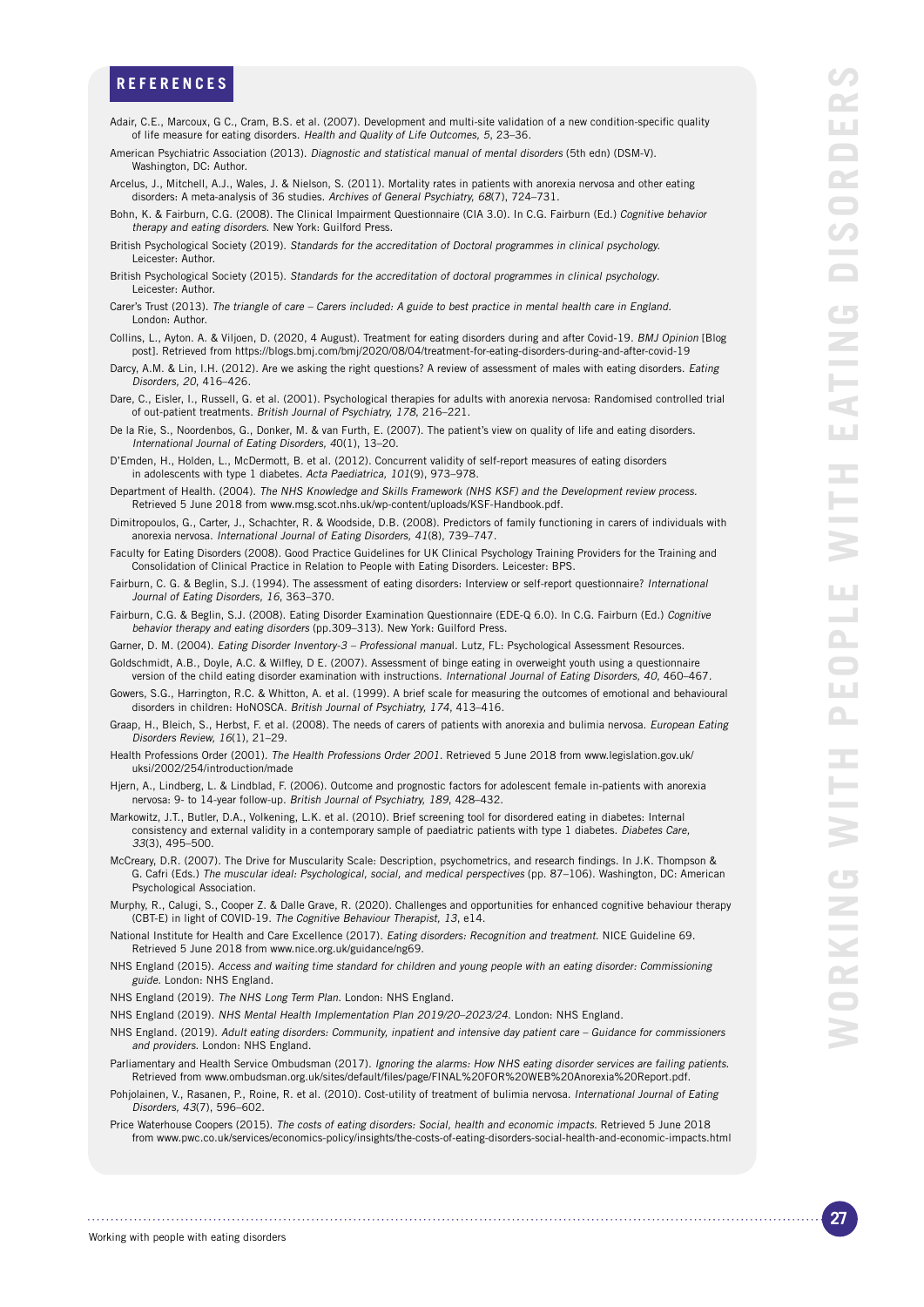- Public Administration and Constitutional Affairs Committee (2019). Ignoring the alarms follow-up: Too many avoidable deaths from eating disorders. London: House of Commons.
- Quality Network for Eating Disorders (2017). Standards for adult inpatient eating disorder services (2nd edn). London: Royal College of Psychiatry.
- Quality Network for Eating Disorders (2019). Quality standards for adult community eating disorder services (1st edn). London: Royal College of Psychiatry.
- Robinson, P. (2009). Severe and enduring eating disorder (SEED): Management of complex presentations of anorexia and bulimia nervosa. Chichester, UK: Wiley.
- Royal College of Psychiatrists (2012). Junior MARSIPAN: Management of really sick patients under 18 with anorexia nervosa. London: Author.
- Royal College of Psychiatrists (2014). MARSIPAN: Management of really sick patients with anorexia nervosa (2nd edn). London: Author.
- Stamford, S. & Lemberg, R. (2012). Measuring eating disorders in men: Development of the Eating Disorder Assessment for Men (EDAM). Eating Disorders, 20(5), 427–436.
- Steinhausen, H-C. (2002). The outcome of anorexia nervosa in the 20th century. American Journal of Psychiatry, 159(8), 1284–1293.
- The Scottish Government (2017). *Mental Health Strategy: 2017–2027.* Edinburgh: Author.
- Treasure, J. (2009). A guide to the medical risk assessment for eating disorders. London: King's College London.

- Waller, G., Pugh, M., Mulkens, S. et al. (2020). Cognitive-behavioral therapy in the time of coronavirus: clinician tips for working with eating disorders via telehealth when face to face meetings are not possible. Clinical Forum. doi:10.1002/eat.23289
- Weisman, H.L., Pattern, E., Montanez-Leaks, M. et al. (2014). Validation of a six-item male body image concerns scale (MBICS). Journal of Treatment and Prevention, 22, 420–434.
- World Health Organization (2018). International statistical classification of diseases and related health problems (11th Revision). Geneva: Author.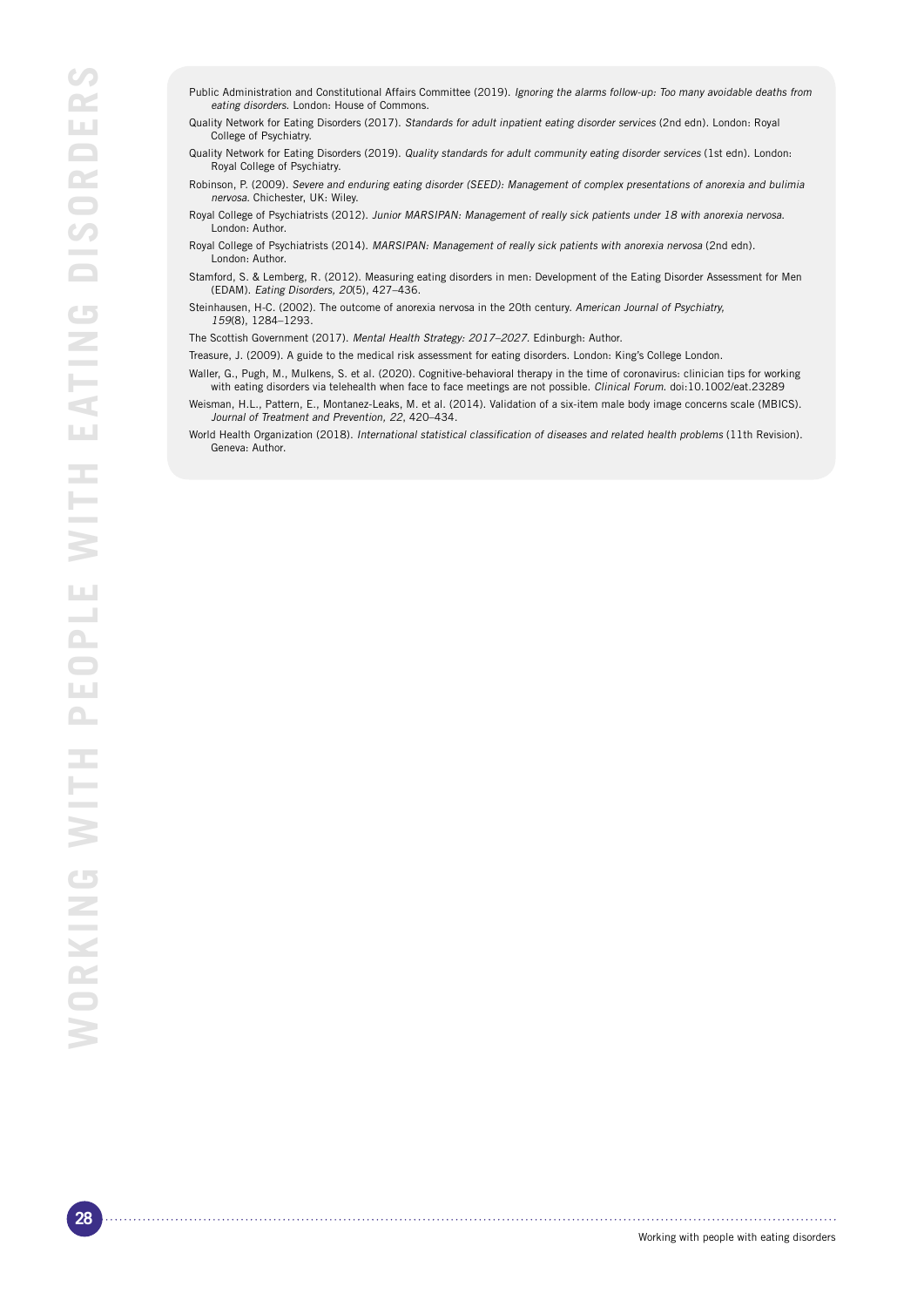'It was vital for my recovery that my psychologist let me be angry at the world for the disease I was fighting and that she didn't pretend to know how that felt. The honesty that some days things were going to be difficult, coupled with the reassurance and support that I would overcome those days prepared me for the challenge ahead of me. But most importantly never forget to be patient.'

#### **Harriet**

'Working with a clinical psychologist saved my life. They saw me as more than numbers on a scale or the amount of calories consumed. It was the first time anyone ever addressed what was going on inside my head and helped me realise I could recover from this and that an eating disorder free future was possible. Now I am living that future, I am so grateful for the support I received and how they never gave up on me, even when I didn't always believe in myself.'

# **Chloe**

'Much of my anorexia nervosa is driven from feeling unsafe and I have felt the most understood, and "safe", when working with a clinical psychologist.

Not only have they helped me progress psychologically, they have enabled me to actually change my behaviour. They taught me techniques to manage the anxiety that arose from making these changes. By taking the risk to do things differently and avoid engaging in my familiar but unhealthy behaviours, I have gained precious freedom from my rigid and lethal illness.

I am also extremely grateful for the well-supported "Exposure" work clinical psychologists have done with me. Without this highly challenging, yet invaluable work, I would not have been able to make the progress towards Recovery that I have!!' **Lara Tosunlar**

'The clinical psychologist who worked with my daughter tailored her treatment to her specific needs. That is why the treatment worked, and why three years later she is still using the tools she gave her to keep well.'

### **Margaret**

'My eating disorder was a tremendously powerful force, which took all the strength I had and more to tackle. The support of my clinical psychologist helped me realise that I didn't have to go through recovery alone, and that the transformative power of therapeutic relationships can match the power of entrenched eating problems.

More than anything, the relationships I made in my treatment were the vehicles through which I managed to change. My clinical psychologist viewed me as a whole person, not just through the lens of weight and eating disorder symptoms, and that helped me to realise there was more to me than illness.

I appreciated the way my clinical psychologist would help me understand my situation in the round, not seeing me as a problem to be fixed but respecting that there many, complicated reasons that I was unwell.

During my experience of an eating disorder, I felt overlooked as a person, and just seen through the lens of medical risk. Having a psychologist meant I could finally explore the psychological components of my eating disorder too. This was key in starting the journey towards recovery.'

#### **James Downs**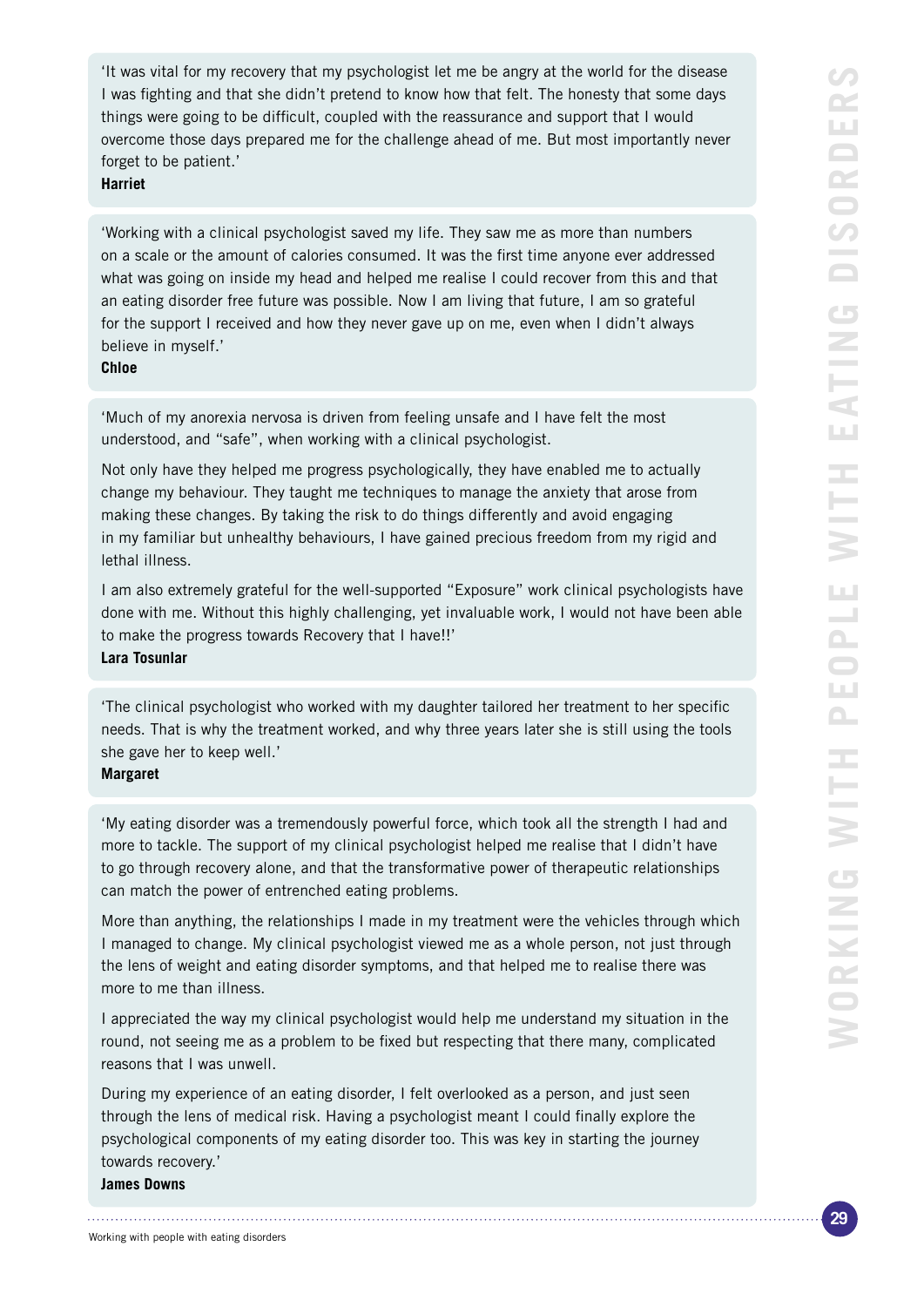'Working in this field has been both a rewarding and varied experience that I have valued in my assistant psychologist roles both within children's eating disrders service (EDS) and adult EDS. I have learnt a considerable amount from working alongside the highly skilled multidisciplinary team, and delivering a variety of interventions and group work. It has been a privilege to support clients through challenges in order to improve their wellbeing and quality of life.'

**Catherine Rowland, Assistant Psychologist**

'In supporting people with eating disorders, it is important to work with an acceptance of where someone is to help them to create a platform for change. Once someone (and the sooner the better) takes the leap of courage that treatment requires, the scope to support them to build a better quality of life is often considerable. People with eating disorders are typically resourceful and determined individuals. So to see the drive that has previously maintained an eating disorder redirected to create a skilful, and change focused, energy for recovery (a new solution to that person's problems) is immensely satisfying and rewarding.'

**Dr Caroline Foster, Consultant Clinical Psychologist**